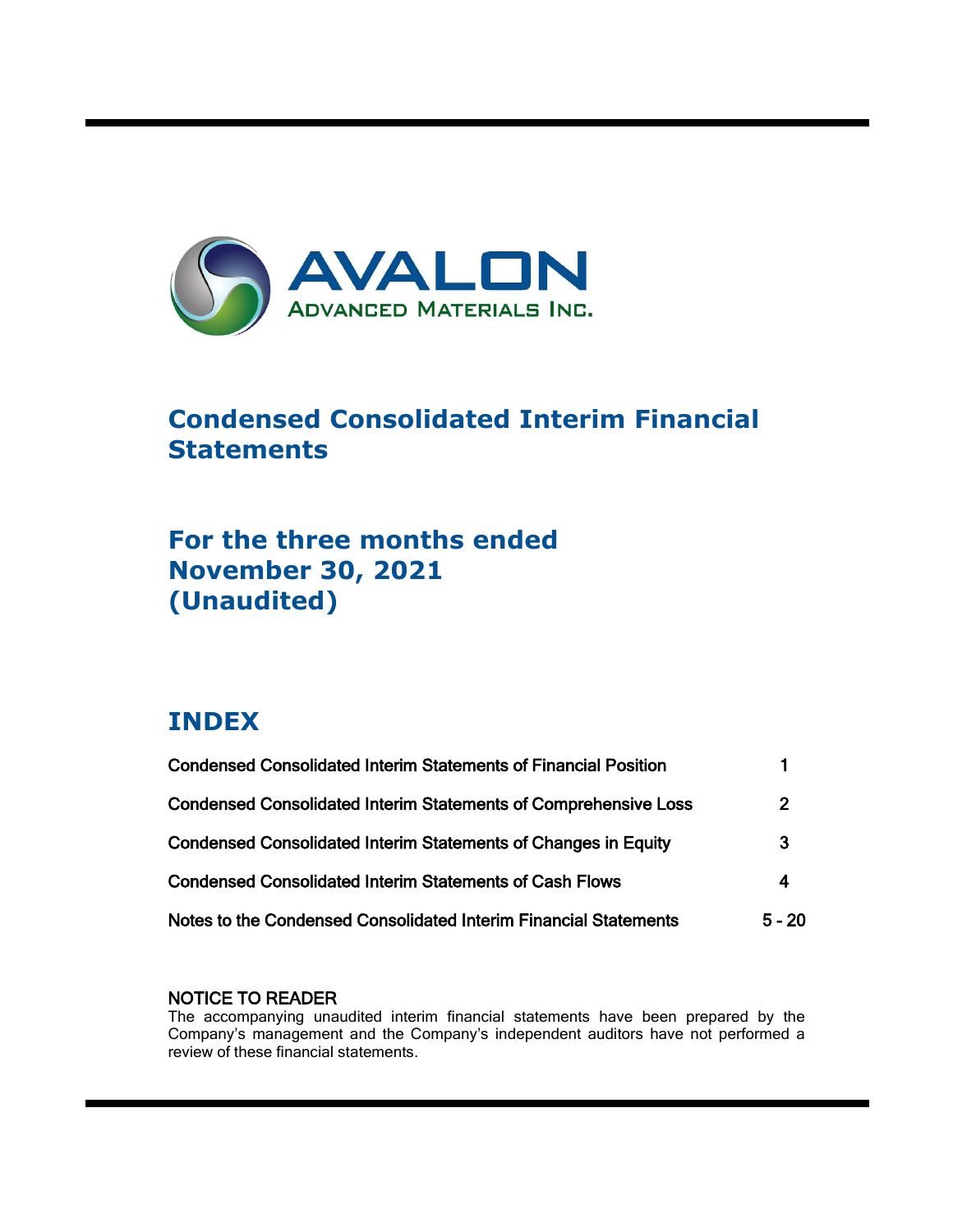# **Condensed Consolidated Interim Statements of Financial Position (expressed in Canadian Dollars)**

**(Unaudited)**

|                                                       | November 30,<br>2021 |                | August 31,<br>2021 |
|-------------------------------------------------------|----------------------|----------------|--------------------|
| <b>Assets</b>                                         |                      |                |                    |
| <b>Current Assets</b>                                 |                      |                |                    |
| Cash and cash equivalents                             | \$                   | 1,075,097      | \$<br>1,823,459    |
| Other receivables                                     |                      | 70,673         | 117,295            |
| Prepaid expenses and deposits                         |                      | 542,041        | 593,866            |
|                                                       |                      | 1,687,811      | 2,534,620          |
| <b>Non-Current Assets</b>                             |                      |                |                    |
| Exploration and evaluation assets (note 4)            |                      | 13,516,119     | 13,288,036         |
| Property, plant and equipment (note 5)                |                      | 102,616,438    | 102,646,452        |
|                                                       |                      | 116, 132, 557  | 115,934,488        |
|                                                       | \$                   | 117,820,368    | \$<br>118,469,108  |
| Liabilities                                           |                      |                |                    |
| <b>Current Liabilities</b>                            |                      |                |                    |
| Accounts payable                                      | \$                   | 91,696         | \$<br>142,821      |
| <b>Accrued liabilities</b>                            |                      | 553,906        | 486,774            |
| Deferred flow-through share premium (note 6)          |                      | 14,117         | 36,269             |
| Current portion of lease obligation (note 7)          |                      | 195,417        | 192,487            |
|                                                       |                      | 855,136        | 858,351            |
| <b>Non-Current Liabilities</b>                        |                      |                |                    |
| Lease obligation (note 7)                             |                      | 446,272        | 496,087            |
| Convertible note payable (note 8)                     |                      | 2,190,000      | 2,990,000          |
| Derivative liabilities (note 9)                       |                      | 144,984        | 220,754            |
| Site closure and reclamation provisions               |                      | 278,600        | 278,600            |
|                                                       |                      | 3,059,856      | 3,985,441          |
|                                                       |                      | 3,914,992      | 4,843,792          |
| <b>Shareholders' Equity</b>                           |                      |                |                    |
| Share Capital (note 10)                               |                      | 182,718,759    | 181,918,759        |
| Reserve for Warrants (note 10b)                       |                      | 4,336,380      | 4,336,380          |
| Reserve for Share Based Payments (note 10c)           |                      | 17,772,862     | 17,612,415         |
| Reserve for Brokers' Compensation Warrants (note 10d) |                      | 297,113        | 297,113            |
| <b>Accumulated Deficit</b>                            |                      | (91, 219, 738) | (90, 539, 351)     |
|                                                       |                      | 113,905,376    | 113,625,316        |
|                                                       |                      | 117,820,368    | \$<br>118,469,108  |

Approved on behalf of the Board

"Donald S. Bubar", Director

"Alan Ferry" , Director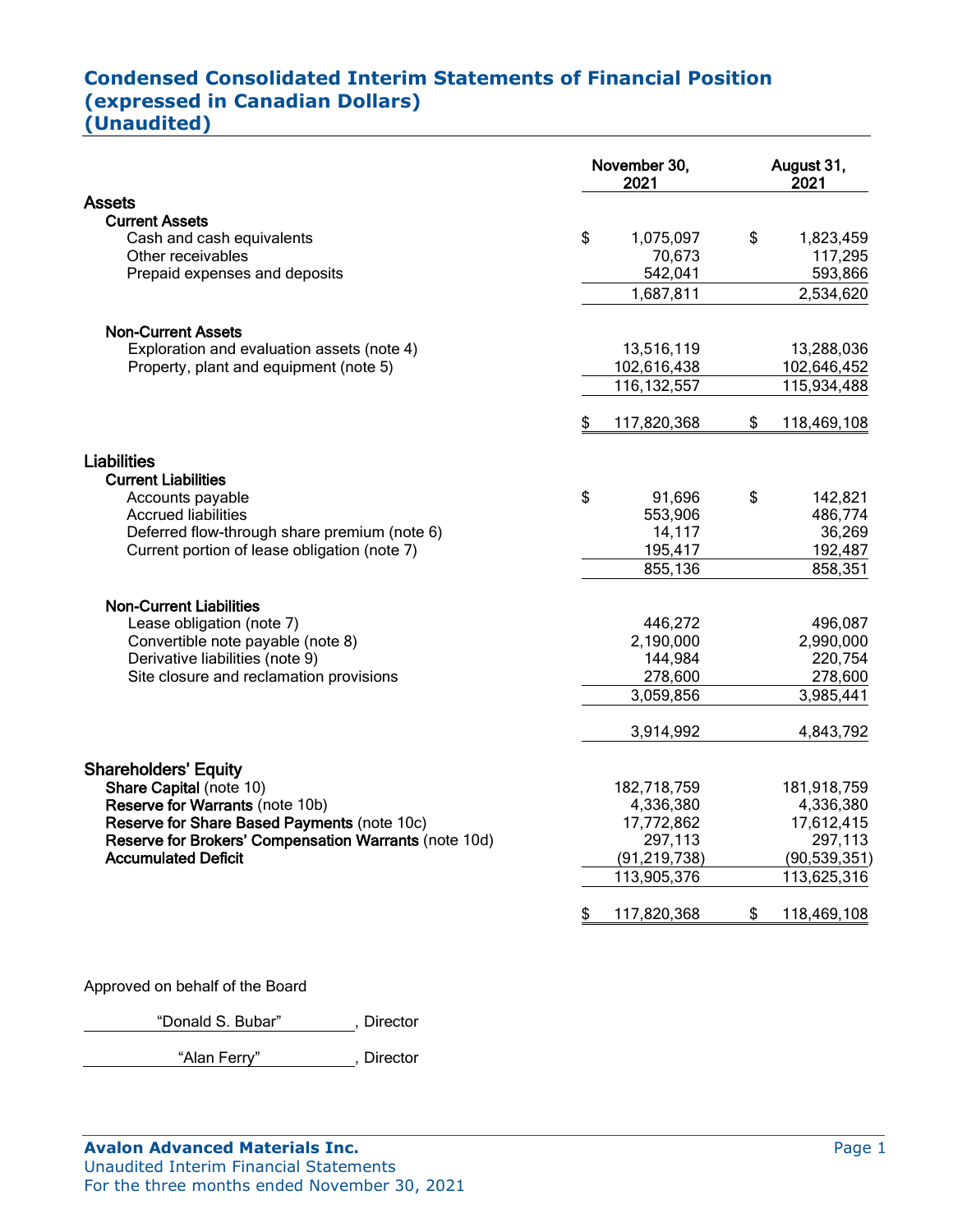# **Condensed Consolidated Interim Statements of Comprehensive Loss (expressed in Canadian Dollars, except number of shares) (Unaudited)**

|                                                                                                                                                                                                                                       | <b>Three Months Ended</b><br>November 30,                    |    |                                                            |  |
|---------------------------------------------------------------------------------------------------------------------------------------------------------------------------------------------------------------------------------------|--------------------------------------------------------------|----|------------------------------------------------------------|--|
|                                                                                                                                                                                                                                       | 2021                                                         |    | 2020                                                       |  |
| Revenue                                                                                                                                                                                                                               |                                                              |    |                                                            |  |
| Interest<br>Management fees                                                                                                                                                                                                           | \$<br>1,065                                                  | \$ | 1,016<br>2,070                                             |  |
|                                                                                                                                                                                                                                       | 1,065                                                        |    | 3,086                                                      |  |
| <b>Expenses</b>                                                                                                                                                                                                                       |                                                              |    |                                                            |  |
| Corporate and administrative (note 11)<br>General exploration<br>Depreciation (note 5)<br>Share based compensation (note 10c)<br>Interest on lease obligation<br>Increase (decrease) in fair value of derivative liabilities (note 9) | 561,313<br>14,959<br>47,435<br>147,255<br>8,412<br>(75, 770) |    | 514,011<br>14,553<br>34,542<br>25,244<br>10,667<br>193,057 |  |
|                                                                                                                                                                                                                                       | 703,604                                                      |    | 792,074                                                    |  |
| Net Loss before Income Taxes                                                                                                                                                                                                          | (702, 539)                                                   |    | (788, 988)                                                 |  |
| <b>Deferred Income Tax Recoveries</b>                                                                                                                                                                                                 | 22,152                                                       |    | 30,872                                                     |  |
| Net Loss and Total Comprehensive Loss for the period                                                                                                                                                                                  | \$<br>(680,387)                                              | \$ | (758,116)                                                  |  |
| Loss per Share - Basic and Diluted                                                                                                                                                                                                    | \$<br>(0.002)                                                | \$ | (0.002)                                                    |  |
| <b>Weighted Average Number of Common Shares Outstanding</b><br>- Basic and Diluted                                                                                                                                                    | 369, 166, 117                                                |    | 348,413,157                                                |  |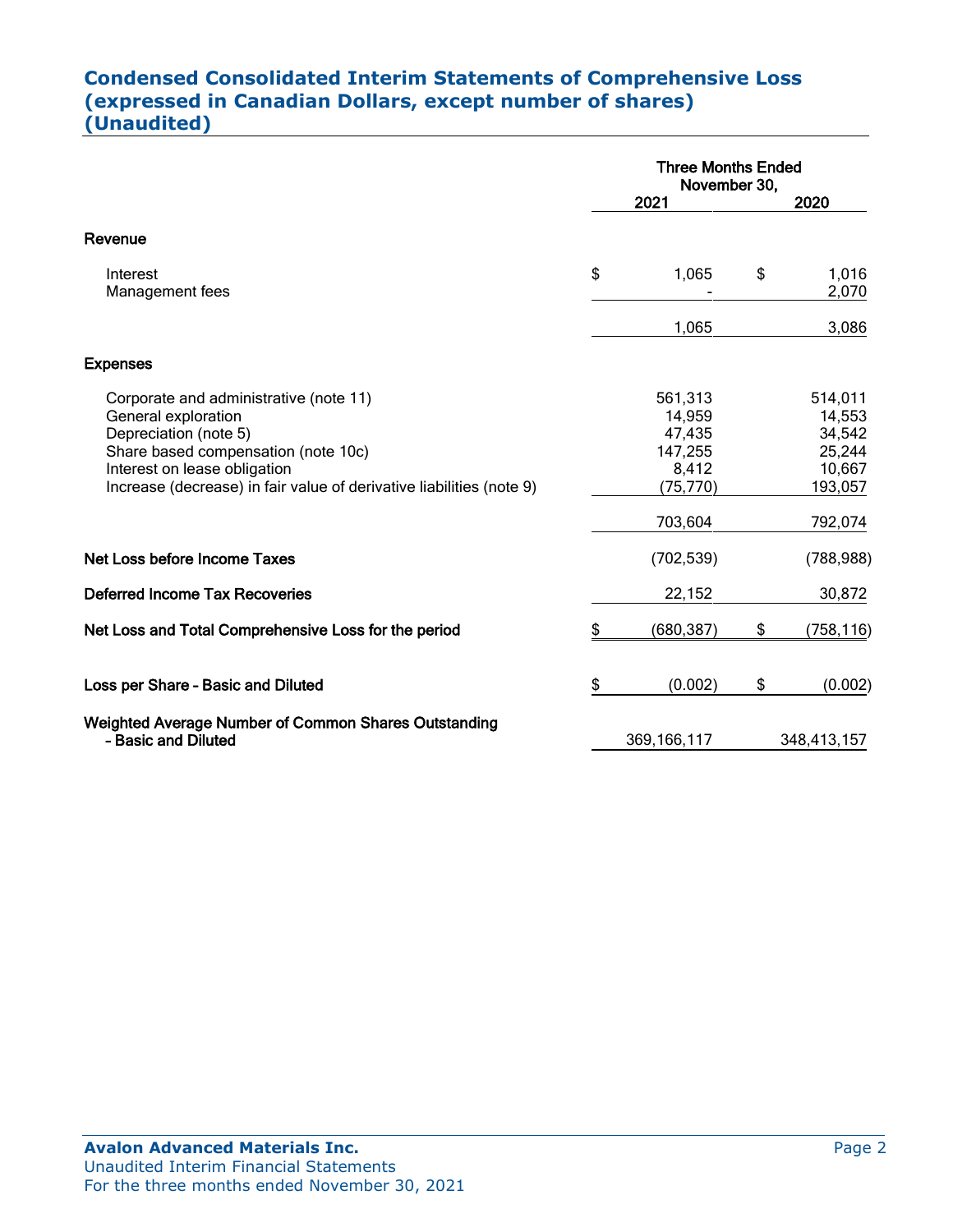# **Condensed Consolidated Interim Statements of Changes in Equity (expressed in Canadian Dollars, except number of shares) (unaudited)**

|                                                                                                                                                                                                                                                                                                                                                                                                                   |                                                                                            | <b>Share Capital</b>                                                                                              |                    | Reserves                              |                                                    |                               |                                                                                                                      |
|-------------------------------------------------------------------------------------------------------------------------------------------------------------------------------------------------------------------------------------------------------------------------------------------------------------------------------------------------------------------------------------------------------------------|--------------------------------------------------------------------------------------------|-------------------------------------------------------------------------------------------------------------------|--------------------|---------------------------------------|----------------------------------------------------|-------------------------------|----------------------------------------------------------------------------------------------------------------------|
|                                                                                                                                                                                                                                                                                                                                                                                                                   | Number of<br><b>Shares</b>                                                                 | Amount                                                                                                            | Warrants           | <b>Share Based</b><br><b>Payments</b> | <b>Brokers'</b><br>Compensation<br><b>Warrants</b> | Accumulated<br><b>Deficit</b> | <b>Total</b>                                                                                                         |
| Balance at September 1, 2020<br>Share based compensation<br>Net loss for the three month period                                                                                                                                                                                                                                                                                                                   | 348,413,157                                                                                | \$179,329,547                                                                                                     | \$4,336,481        | \$17,333,864<br>26,132                | \$<br>286,000                                      | \$(86,784,228)<br>(758, 116)  | 114,501,664<br>S<br>26,132<br>(758, 116)                                                                             |
| Balance at November 30, 2020<br>Equity offerings<br>Issued for deposit on business acquisition<br>Conversion of note payable<br>Exercise of warrants<br>Reserve transferred on exercise of warrants<br>Exercise of options<br>Reserve transferred on exercise of options<br>Common shares redeemed<br>Compensation warrants issued on equity offerings<br>Share based compensation<br>Share issuance costs - cash | 348,413,157<br>2,500,000<br>1,000,000<br>5,134,321<br>6,487,500<br>2,760,000<br>(955, 949) | 179,329,547<br>400,750<br>219,200<br>610,000<br>1,189,175<br>101<br>304,700<br>116,665<br>(200, 750)<br>(39, 516) | 4,336,481<br>(101) | 17,359,996<br>(116, 665)<br>369,084   | 286,000<br>11,113                                  | (87, 542, 344)                | 113,769,680<br>400,750<br>219,200<br>610,000<br>1,189,175<br>304,700<br>(200, 750)<br>11,113<br>369,084<br>(39, 516) |
| Share issuance costs - compensation warrants issued<br>Net loss for the nine month period                                                                                                                                                                                                                                                                                                                         |                                                                                            | (11, 113)                                                                                                         |                    |                                       |                                                    | (2,997,007)                   | (11, 113)<br>(2,997,007)                                                                                             |
| Balance at August 31, 2021<br>Conversion of note payable<br>Share based compensation<br>Net loss for the three month period                                                                                                                                                                                                                                                                                       | 365,339,029<br>8,137,330                                                                   | 181,918,759<br>800,000                                                                                            | 4,336,380          | 17,612,415<br>160,447                 | 297,113                                            | (90, 539, 351)<br>(680, 387)  | 113,625,316<br>800,000<br>160,447<br>(680, 387)                                                                      |
| Balance at November 30, 2021                                                                                                                                                                                                                                                                                                                                                                                      | 373,476,359                                                                                | \$182,718,759                                                                                                     | \$4,336,380        | \$17,772,862                          | 297,113<br>S                                       | \$(91,219,738)                | 113,905,376<br>SS.                                                                                                   |

.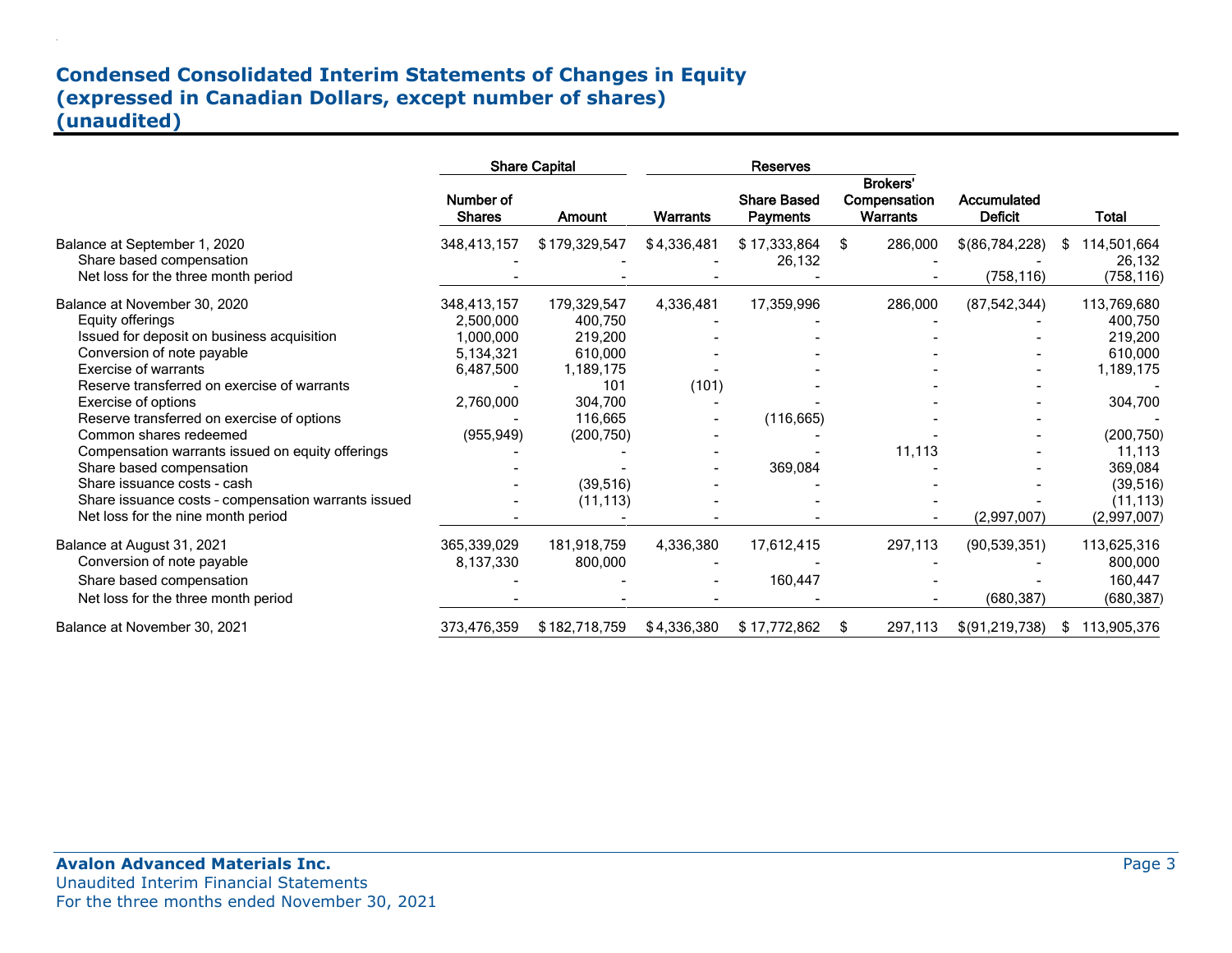# **Condensed Consolidated Interim Statements of Cash Flows (expressed in Canadian Dollars) (unaudited)**

|                                                                                                   | <b>Three Months Ended</b><br>November 30, |    |                                            |  |
|---------------------------------------------------------------------------------------------------|-------------------------------------------|----|--------------------------------------------|--|
|                                                                                                   | 2021                                      |    | 2020                                       |  |
| <b>Operating Activities</b>                                                                       |                                           |    |                                            |  |
| Cash paid to employees<br>Cash paid to suppliers<br>Interest received<br>Management fees received | \$<br>(276, 772)<br>(190, 137)<br>1,065   | \$ | (163, 305)<br>(155, 100)<br>1,016<br>3,327 |  |
| Cash Used by Operating Activities                                                                 | (465, 844)                                |    | (314,062)                                  |  |
| <b>Financing Activities</b>                                                                       |                                           |    |                                            |  |
| Share issuance costs paid<br>Lease payments                                                       | (17, 198)                                 |    | (9,508)<br>(23, 450)                       |  |
| Cash Used by Financing Activities                                                                 | (17, 198)                                 |    | (32, 958)                                  |  |
| <b>Investing Activities</b>                                                                       |                                           |    |                                            |  |
| Exploration and evaluation assets<br>Property, plant and equipment                                | (237, 838)<br>(27, 482)                   |    | (104, 448)<br>(1,070)                      |  |
| Cash Provided (Used) by Investing Activities                                                      | (265, 320)                                |    | (105, 518)                                 |  |
| <b>Change in Cash and Cash Equivalents</b>                                                        | (748, 362)                                |    | (452, 538)                                 |  |
| Cash and Cash Equivalents - beginning of period                                                   | 1,823,459                                 |    | 1,295,723                                  |  |
| Cash and Cash Equivalents - end of period                                                         | \$<br>1,075,097                           | \$ | 843,185                                    |  |

Supplemental Cash Flow Information (note 14)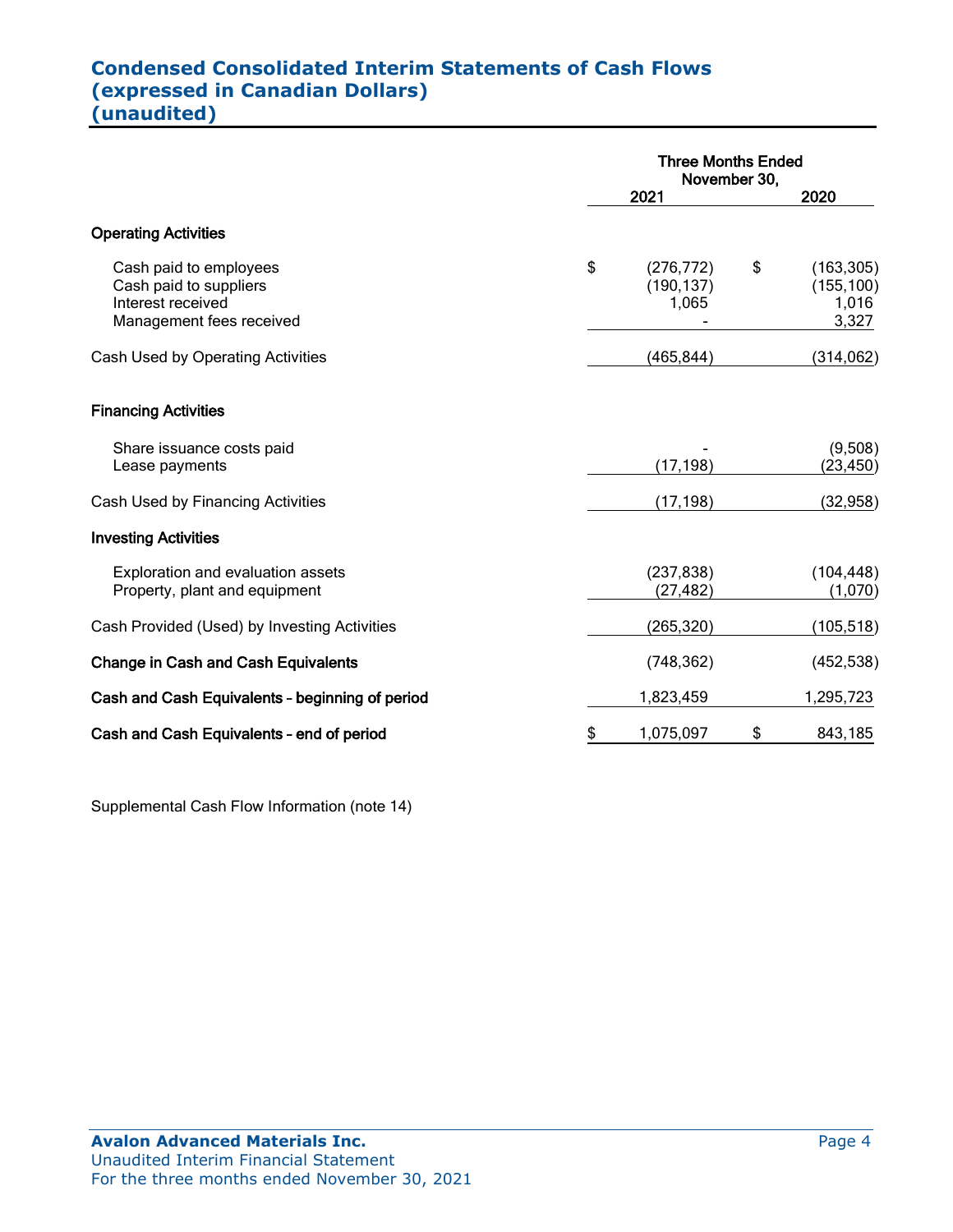### **1. Nature of Operations and Going Concern Uncertainty**

Avalon Advanced Materials Inc. ("Avalon") is a publicly listed company incorporated in Canada and continued under the *Canada Business Corporations Act*. Avalon's common shares are listed on the Toronto Stock Exchange (the "TSX") (TSX: AVL), on the OTCQB® Venture Market (OTCQB: AVLNF), and the Frankfurt Stock Exchange in Germany. The registered address, principal address and records office of Avalon is located at 130 Adelaide Street West, Suite 1901, Toronto, Ontario, Canada, M5H 3P5.

Avalon, together with its subsidiaries (collectively, the "Company") is principally engaged in the acquisition, exploration, evaluation and development of specialty metal and mineral properties, located principally in Canada. To date, the Company has not earned any significant revenues.

The realization of amounts shown for its development asset – the Nechalacho Rare Earth Elements Project (the "Nechalacho REE Project") and its exploration and evaluation assets is dependent upon the discovery of economically recoverable reserves (where not already identified), the ability of the Company to obtain the necessary financing to develop these assets, and future profitable production or proceeds of disposition from these assets.

These unaudited condensed consolidated interim financial statements have been prepared in accordance with International Financial Reporting Standards ("IFRS") as issued by the International Accounting Standards Board ("IASB") applicable to a going concern, which assumes the Company will continue to meet its obligations and discharge its liabilities in the normal course of business for the foreseeable future. Different bases of measurement may be appropriate when a company is not expected to continue operations for the foreseeable future. The Company is in the exploration and development stage and raises funds in the equity markets to conduct its business activities. The Company has incurred losses in the current and prior periods, with a net loss of \$680,387 for the three months ended November 30, 2021 (the "Quarter") and an accumulated deficit of \$91,219,738 as at November 30, 2021. The Company's cash and cash equivalents balance at November 30, 2021 was \$1,075,097, and the working capital was \$832,675.

The outbreak of the novel strain of coronavirus, specifically identified as "COVID-19", has resulted in governments worldwide enacting emergency measures to combat the spread of the virus. These measures, which include the implementation of travel bans, self-imposed quarantine periods and social distancing, have caused material disruption to businesses globally resulting in an economic slowdown. Global equity markets have experienced significant volatility and weakness. Governments and central banks have reacted with significant monetary and fiscal interventions designed to stabilize economic conditions. The duration and impact of the COVID-19 outbreak is unknown at this time, as is the efficacy of the government and central bank interventions. It is not possible to reliably estimate the length and severity of these developments, and the impact on the Company's ability to raise capital, its financial results or its financial condition.

Given the continuation of weak investor sentiment and capital market conditions in the junior resource sector, there exists an uncertainty as to the Company's ability to raise additional funds on favorable terms. These conditions indicate the existence of a material uncertainty that may cast significant doubt about the Company's ability to continue as a going concern. As at November 30, 2021, the Company is required to incur additional Canadian exploration expenses ("CEE") of \$71,118 by December 31, 2022. Subsequent to the end of the Quarter, as described in note 15, the Company completed a private placement for gross proceeds of \$1,384,000 and is required to incur CEE of \$1,091,089 by December 31, 2022 relating to this private placement. The Company's expenditures on discretionary exploration and development activities have some scope for flexibility in terms of amount and timing, which can be adjusted accordingly. Management intends to finance these expenditures over the next twelve months with funds currently on hand, and through planned equity financings and other sources of non-dilutive capital.

These unaudited condensed consolidated interim financial statements do not reflect the adjustments to the carrying values of assets and liabilities and the reported expenses and statement of financial position classifications that would be necessary should the going concern assumption be inappropriate, and those adjustments could be material.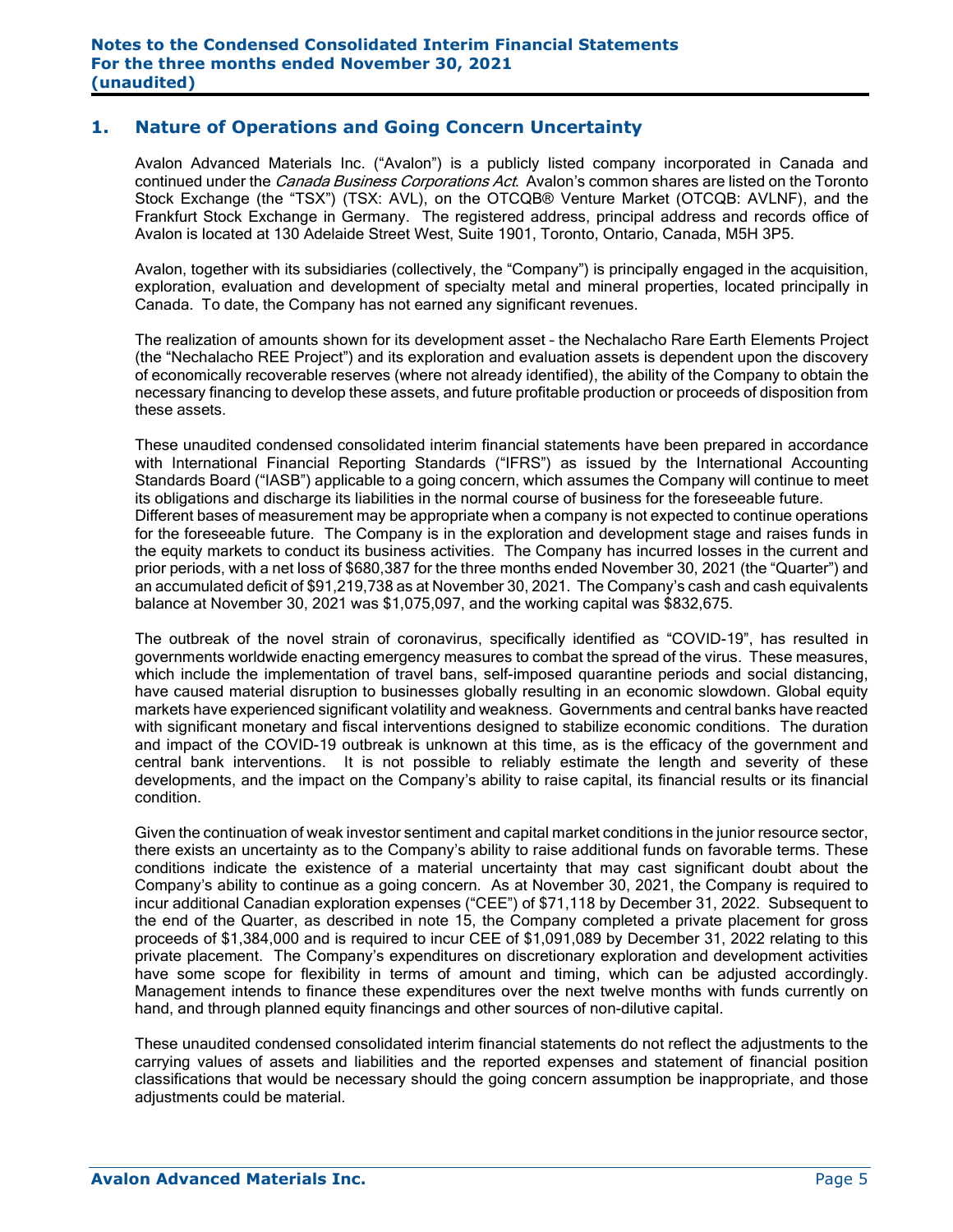### **1. Nature of Operations and Going Concern Uncertainty (continued)**

These unaudited condensed consolidated interim financial statements have been reviewed and approved by the Company's Audit Committee and the Board of Directors on January 11, 2022.

#### **2. Basis of Presentation**

#### a) *Statement of Compliance and Basis of Presentation*

These unaudited condensed consolidated interim financial statements, including comparatives, have been prepared in accordance with International Accounting Standards ("IAS") 34 Interim Financial Reporting, as issued by IASB.

These unaudited condensed consolidated interim financial statements do not contain all disclosures required by IFRS and accordingly should be read in conjunction with the Company's consolidated annual financial statements for the year ended August 31, 2021.

These unaudited condensed consolidated interim financial statements have been prepared on a going concern basis using the historical cost basis, except for certain financial instruments which are measured at fair value in accordance with the policies disclosed in Note 3 of the Company's consolidated annual financial statements for the year ended August 31, 2021.

#### b) *Basis of Consolidation*

These unaudited condensed consolidated interim financial statements include the accounts of the Company and the entities controlled by the Company. Control exists when the Company is exposed, or has rights, to variable returns from its involvement with the investee and has the ability to affect those returns through its power over the investee. The financial statements of subsidiaries are included in the consolidated financial statements from the date that control commences until the date that control ceases.

These unaudited condensed consolidated interim financial statements include the accounts of the Company and its wholly-owned subsidiaries, 8110131 Canada Inc., Nolava Minerals Inc. ("Nolava"), and Avalon Rare Metals Ltd. ("ARML"). Nolava and ARML are incorporated in the United States of America ("USA").

ARML has not carried on any significant operations since its inception. During the year ended August 31, 2012, 8110131 Canada Inc. acquired certain net smelter returns ("NSR") royalty interests in the Company's properties which were held by third parties. Nolava had held certain mining claims in Utah, USA and had conducted exploration work on those mining claims during fiscal year 2011 to fiscal year 2014. All intercompany transactions and balances have been eliminated on consolidation of the accounts.

The Company also has a 50% interest in NWT Rare Earths Ltd., with an unrelated third party owning the other 50%, which was created during the year ended August 31, 2020 to hold the exploration permits and related authorizations pertaining to the Nechalacho REE Project, in order to assist each party's development of their respective projects. NWT Rare Earths Ltd. has not carried on any significant operations since its inception and no equity earnings/losses have been allocated to the Company.

### **3. Summary of Significant Accounting Policies**

These unaudited condensed consolidated interim financial statements have been prepared using the same accounting policies, significant accounting judgments and estimates, and methods of computation as the annual consolidated financial statements of the Company as at and for the year ended August 31, 2021.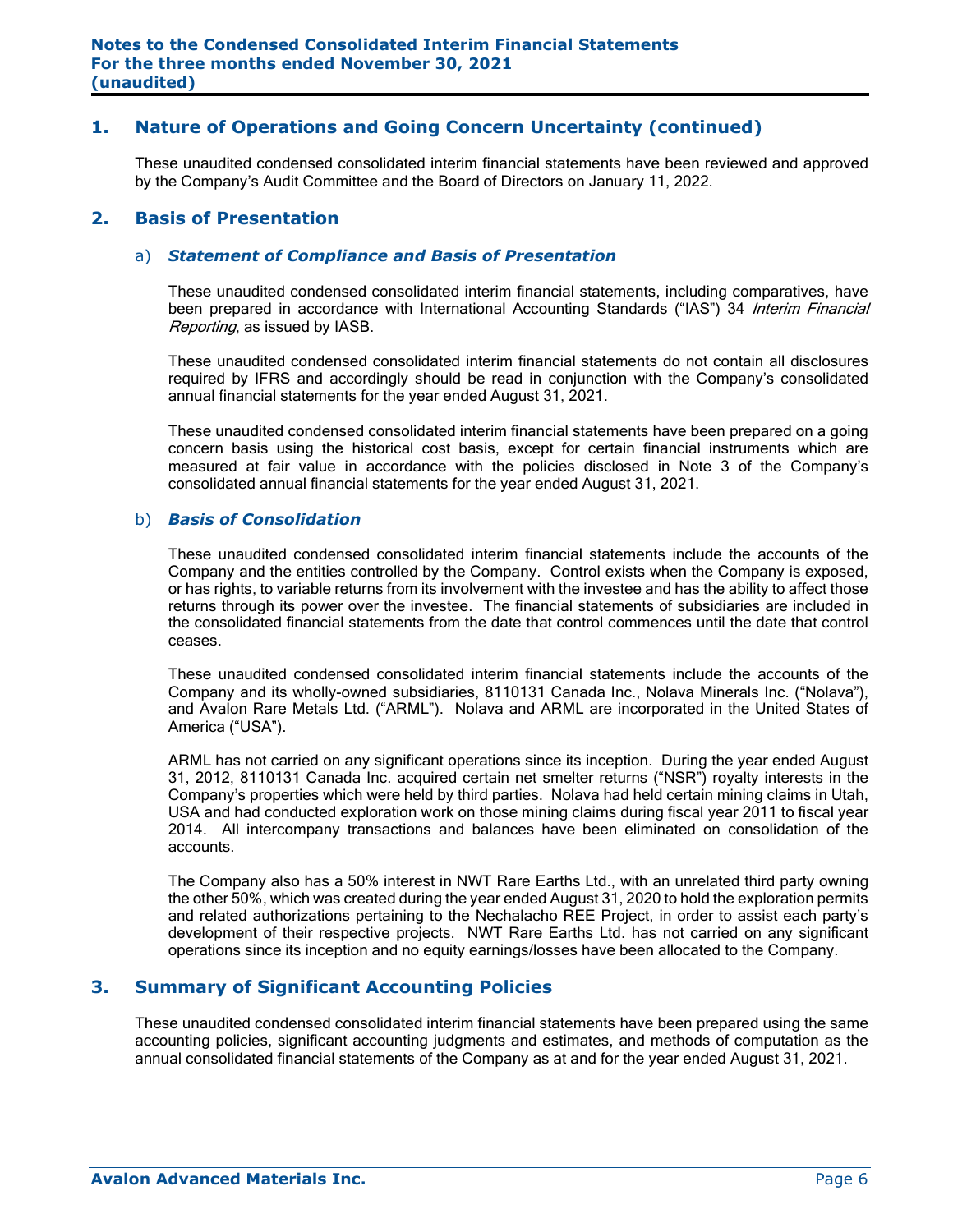# **3. Summary of Significant Accounting Policies (continued)**

The following pronouncements are issued but not yet effective:

#### Amendments to IAS 16 - Property, Plant and Equipment - Proceeds before Intended Use

In May 2020, the IASB issued amendments to IAS 16, Property, Plant and Equipment ('IAS 16'). The amendments prohibit a company from deducting from the cost of property, plant and equipment amounts received from selling items produced while the company is preparing the asset for its intended use. A company will be required to recognize these sales proceeds and related costs in earnings. These amendments become effective for annual reporting periods beginning on or after January 1, 2022 (which will become effective on September 1, 2022 for the Company), and will apply retrospectively to items of property, plant and equipment that are available for use after the beginning of the earliest period presented in the financial statements in which the entity first applies the amendments. The Company does not expect a significant impact on its consolidated financial statements.

#### Amendments to IAS 1 - Presentation of Financial Statements - Classification of Liabilities as Current or Noncurrent

In January 2020, the IASB issued amendments to IAS 1, Presentation of Financials Statements to clarify the requirements for classifying liabilities as current or non-current.

The amendments specify that the conditions which exist at the end of the reporting period are those which will be used to determine if a right to defer settlement of a liability exists and clarify the situations that are considered settlement of a liability, which include settlement by transferring a company's own equity instruments to the counterparty. The amendments further clarify how an entity classifies a liability that includes a counterparty conversion option, and that when classifying liabilities as current or non-current – an entity can ignore only those conversion options that are recognized as equity.

The amendments will become effective for annual reporting periods beginning on or after January 1, 2023 (which will become effective on September 1, 2023 for the Company), and will apply retrospectively. The application of these amendments will impact the current/non-current classification of the Company's convertible note payable and certain derivative liabilities.

### **4. Exploration and Evaluation Assets**

|                                                                                                              |    | September 1,<br>2021            | <b>Expenditures</b>               | November 30,<br>2021                  |
|--------------------------------------------------------------------------------------------------------------|----|---------------------------------|-----------------------------------|---------------------------------------|
| For the Quarter<br>Separation Rapids Lithium Project (a)<br>Lilypad Cesium-Tantalum Project (b)<br>Other (c) |    | 12,826,626<br>443,360<br>18,050 | \$<br>212,584<br>15,499           | \$<br>13,039,210<br>458,859<br>18,050 |
|                                                                                                              | \$ | 13,288,036                      | \$<br>228,083                     | \$<br>13,516,119                      |
|                                                                                                              |    | September 1,<br>2020            | <b>Expenditures</b>               | August 31,<br>2021                    |
| For the Year Ended August 31, 2021                                                                           |    |                                 |                                   |                                       |
| Separation Rapids Lithium Project (a)<br>Lilypad Cesium-Tantalum Project (b)<br>Other (c)                    | \$ | 12,025,329<br>42,870<br>15,000  | \$<br>801,297<br>400,490<br>3,050 | \$<br>12,826,626<br>443,360<br>18,050 |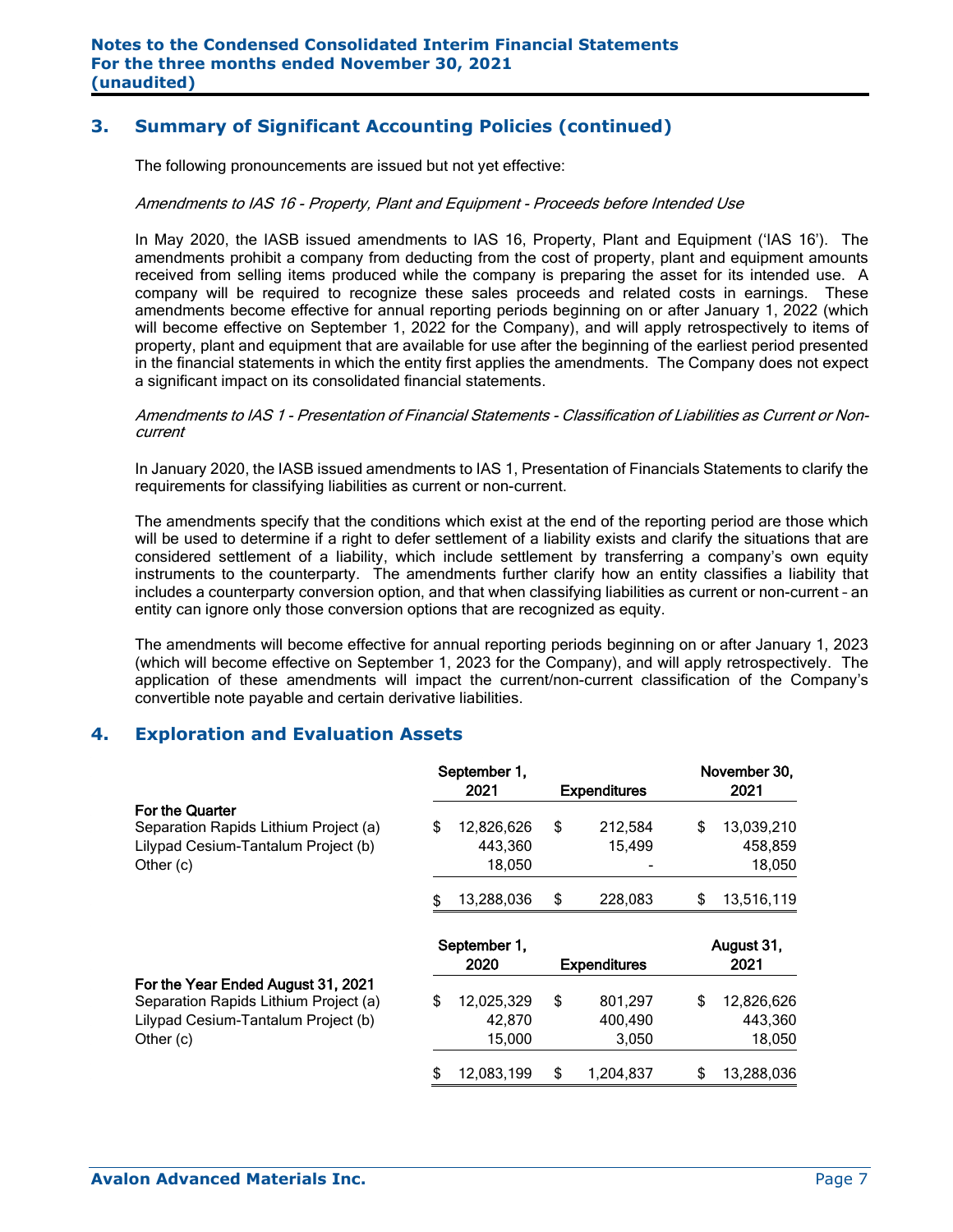## **4. Exploration and Evaluation Assets (continued)**

a) Separation Rapids Lithium Project, Ontario

The Company owns a 100% interest in certain mineral claims and a mining lease in the Kenora area of Ontario.

b) Lilypad Cesium-Tantalum Project, Ontario

The Company owns a 100% interest in certain mineral claims in the Lilypad Cesium-Tantalum property, located 150 km northeast of the Pickle Lake area of Ontario.

c) Other Resource Properties

The Company holds an exploration licence to search and prospect for all minerals except for coal, salt, potash and uranium within four claims in the East Kemptville area of Yarmouth, Nova Scotia. The Company also has a 100% interest in a mining lease in the Warren Township Anorthosite Project, located near Foleyet, Ontario, a 100% interest in a 2.0% NSR interest in certain claims of the East Cedartree Gold Property located near Kenora, Ontario, and a 2.4% NSR interest in the Wolf Mountain Platinum-Palladium Project located near Thunder Bay, Ontario.

During the year ended August 31, 2021, the Company entered into a binding letter of intent (the "LOI") to purchase ownership of 2333382 Ontario Inc. ("2333382"), a private Ontario corporation which owns four industrial minerals properties and a demonstration-scale processing plant located at Matheson, Ontario. Among the industrial minerals property assets owned by 2333382 is an asset transfer agreement giving 2333382 the right to acquire full title to the Cargill Carbonatite Complex near Kapuskasing, Ontario. The total purchase price to be paid by the Company will be \$16 million, payable in a combination of cash and common shares of Avalon over a period of two years. The initial payment of \$200,000 in cash and the issuance of 1,000,000 common shares (with a total fair value of \$219,200 based on the five day VWAP of the Company's common shares prior to the date the shares were issued) were made during the year ended August 31, 2021. The LOI calls for the balance of the purchase price to be made in four instalments on the following schedule (assuming the Letter of Credit ("LoC") needed to acquire title to the mining leases for the Cargill Carbonatite Complex is successfully secured):

- i) on or before August 15, 2021, \$900,000 in cash, of which 50% can be paid in common shares at the Company's discretion;
- ii) on or before February 15, 2022, \$3 million in cash;
- iii) on or before August 15, 2022, \$3 million in cash; and
- iv) on or before February 15, 2023, \$8,700,000 in cash.

The Company will also assume responsibility for managing all of 2333382's ongoing operations upon posting of a Letter of Credit in the amount of \$23.7 million with the Ontario government to meet current closure plan financial assurance requirements at the Cargill site. Discussions are in progress with a number of lenders and surety providers toward securing the required LoC. As of January 11, 2022, the required LoC has not yet been secured and the Company has delayed the further purchase payments above until 2333382 has secured the LoC and completed the asset transfer with the current owner of the mining leases. Finalization of the acquisition payment schedule is presently being re-negotiated.

During the year ended August 31, 2021, the Company staked certain mineral claims in close proximity to the Cargill Carbonatite Complex.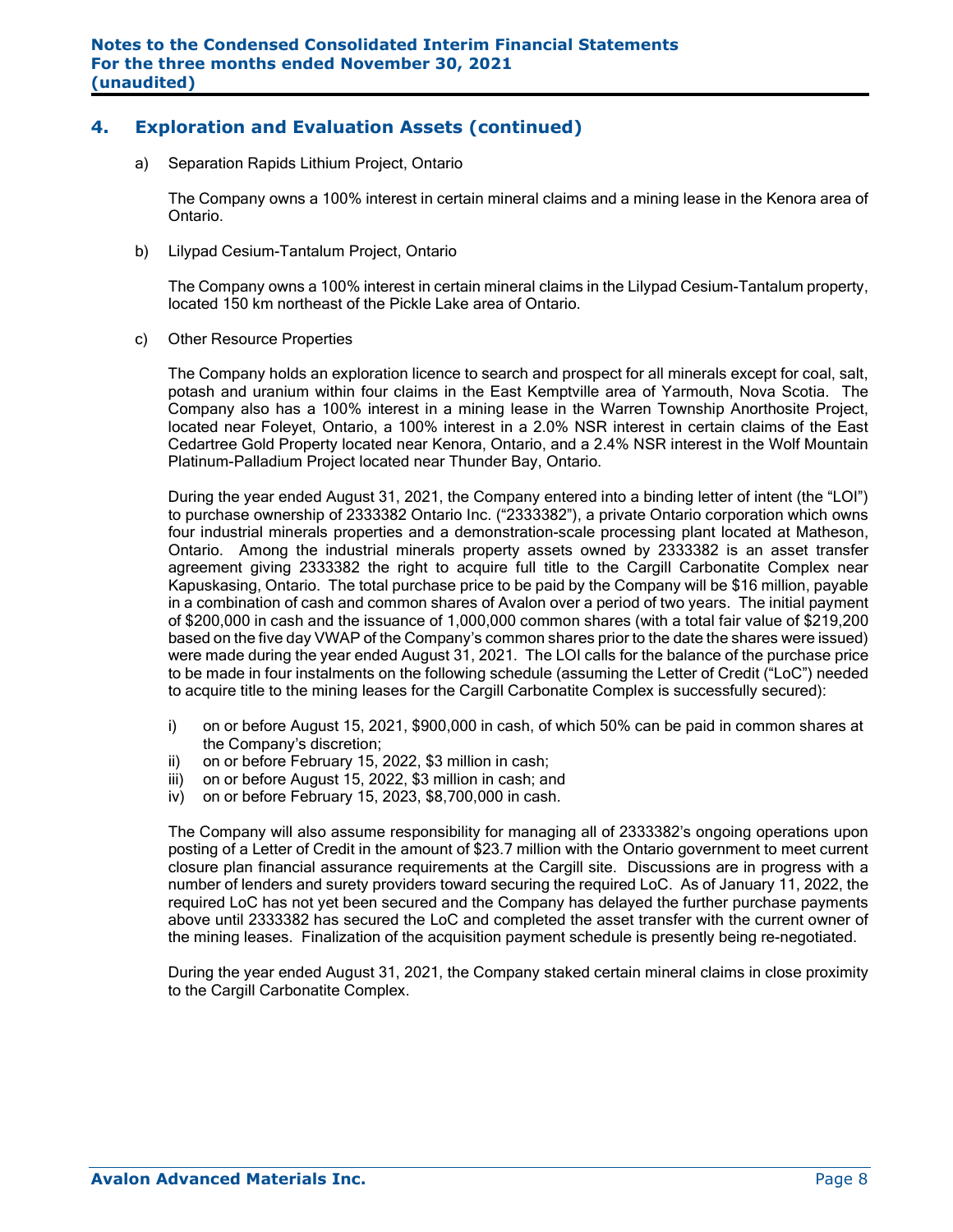# **5. Property, Plant and Equipment**

|                                                            | Nechalacho<br><b>REE Project</b><br>(a) | <b>Airstrip</b> | Office,<br>Computer<br>and Office<br>Equipment (b) | <b>Land and</b><br><b>Building</b> | <b>Exploration</b><br>Equipment | Leasehold<br>Improvements | <b>Total</b>        |
|------------------------------------------------------------|-----------------------------------------|-----------------|----------------------------------------------------|------------------------------------|---------------------------------|---------------------------|---------------------|
| Cost<br>As at September 1, 2020                            | \$<br>101,504,639                       | \$<br>646,860   | \$<br>1,235,239                                    | \$<br>90,905                       | \$<br>696,832                   | \$<br>106,754             | \$104,281,229       |
| Additions                                                  | 41,684                                  |                 |                                                    |                                    | 5,994                           |                           | 47,678              |
| As at August 31, 2021                                      | 101,546,323                             | 646,860         | 1,235,239                                          | 90,905                             | 702,826                         | 106,754                   | 104,328,907         |
| Additions<br><b>Disposals</b>                              | 8,238                                   |                 |                                                    |                                    | 21,091<br>(35, 828)             |                           | 29,329<br>(35, 828) |
| As at November 30, 2021                                    | \$<br>101,554,561                       | \$<br>646,860   | \$<br>1,235,239                                    | \$<br>90,905                       | \$<br>688,089                   | \$<br>106,754             | \$104,322,408       |
| <b>Accumulated Depreciation</b><br>As at September 1, 2020 | \$                                      | \$<br>305,044   | \$<br>354,358                                      | \$<br>18,749                       | \$<br>669,915                   | \$<br>96,278              | \$<br>1,444,344     |
| Depreciation expense                                       |                                         | 17,456          | 205,522                                            | 4,191                              | 8,525                           | 2,417                     | 238,111             |
| As at August 31, 2021                                      |                                         | 322,500         | 559,880                                            | 22,940                             | 678,440                         | 98,695                    | 1,682,455           |
| Depreciation expense<br><b>Disposals</b>                   |                                         | 4,015           | 50,659                                             | 1,048                              | 3,017<br>(35, 828)              | 604                       | 59,343<br>(35, 828) |
| As at November 30, 2021                                    | \$                                      | \$<br>326,515   | \$<br>610,539                                      | \$<br>23,988                       | \$<br>645,629                   | \$<br>99,299              | \$<br>1,705,970     |
| <b>Net Book Value</b><br>As at August 31, 2021             | \$<br>101,546,323                       | \$<br>324,360   | \$<br>675,359                                      | \$<br>67,965                       | \$<br>24,386                    | \$<br>8,059               | \$102,646,452       |
| As at November 30, 2021                                    | 101,554,561                             | \$<br>320,345   | \$<br>624,700                                      | \$<br>66,917                       | \$<br>42,460                    | \$<br>7,455               | \$<br>102,616,438   |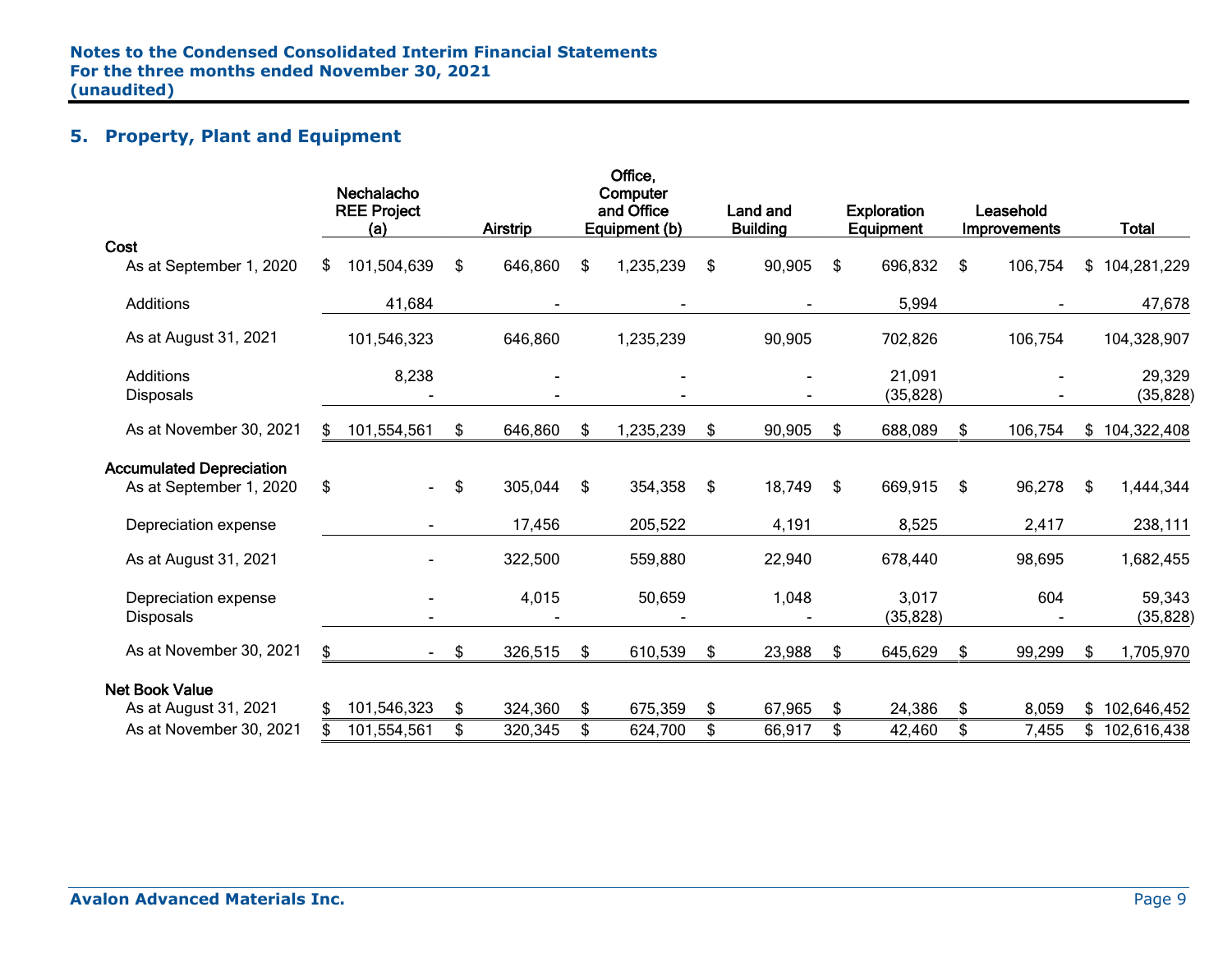# **5. Property, Plant and Equipment (continued)**

a) Nechalacho REE Project, Northwest Territories

The Company owns a 100% interest of the resources below a depth of 150 metres above sea level (the "Basal Zone Resources") in eight mining leases located at Thor Lake in the Mackenzie Mining District of the Northwest Territories.

These eight contiguous mining leases total 5,786 hectares (14,297 acres), after three mining claims totalling 332 hectares on the southwest side of the original five leases were converted to mining leases. The original five leases are subject to one independently owned 2.5% Net Smelter Returns ("NSR") royalty agreement. Avalon has the contractual right to buy out this royalty on the basis of a fixed formula, which is currently approximately \$1.6 million, and which will increase at a rate equal to the Canadian prime rate until the royalty is bought out.

During the year ended August 31, 2020, the Company disposed of the resources above a depth of 150 metres above sea level ("Upper Zone Resources") to a third party for a total cash consideration of \$5.0 million and recognized a net gain on sale of \$2,373,261. The Company continues to have access to the property for development and mining of its Basal Zone Resources.

The Company retained a 3.0% NSR royalty (the "3.0% NSR Royalty") but agreed to waive this royalty for the first five years of commercial production and granted the third party the option to pay the Company \$2.0 million within eight years of the transaction closing to extend the waiver of this royalty in perpetuity. The third party also has the option to purchase the Company's option in the 2.5% NSR Royalty, provided that, upon exercising the option, it extinguishes this royalty. Avalon and the third party have formed a jointly-owned corporation to hold the exploration permits and related authorizations related to their projects and have also entered into a co-ownership agreement governing each party's activities and management at site.

During the Quarter, the Company generated net management fees of \$Nil (2020 - \$2,070) for services provided to the third party to manage its exploration activities on the property.

At November 30, 2021, the amount of the net assets of the Company is more than its market capitalization, IAS 36 - *Impairment of Assets* considers that an indicator of impairment is present based on external sources of information. The Company completed an impairment test on the Nechalacho Project as at November 30, 2021 and determined that the Project was not impaired. The main assumptions used to determine the recoverable amount related to Nechalacho were long-term commodity prices, changes in cost estimates, discount rates, foreign exchange rates and years to commencement of production.

- b) Depreciation of \$38,968 (2020 \$24,696) (net of \$10,054 (2020 \$24,326) in rent forgiveness under the Canada Emergency Commercial Rent Assistance and rent subsidy under the Canada Emergency Rent Subsidy programs) was recognized relating to the right of use ("ROU") asset during the Quarter, and the carrying balance of the ROU asset was \$604,609 as at November 30, 2021 (August 31, 2021 - \$653,631).
- c) Depreciation expense for the quarter ended November 30, 2021 and 2020 consist of the following:

|                                                                                                               | November 30, | November 30,<br>2020  |    |                    |  |
|---------------------------------------------------------------------------------------------------------------|--------------|-----------------------|----|--------------------|--|
| Depreciation expense recognized                                                                               | S            | 59.343                | \$ | 59.416             |  |
| Depreciation expense capitalized to<br>exploration and evaluation assets<br>Rent forgiveness and rent subsidy |              | (1, 854)<br>(10, 054) |    | (548)<br>(24, 326) |  |
|                                                                                                               |              | 47.435                | S  | 34,542             |  |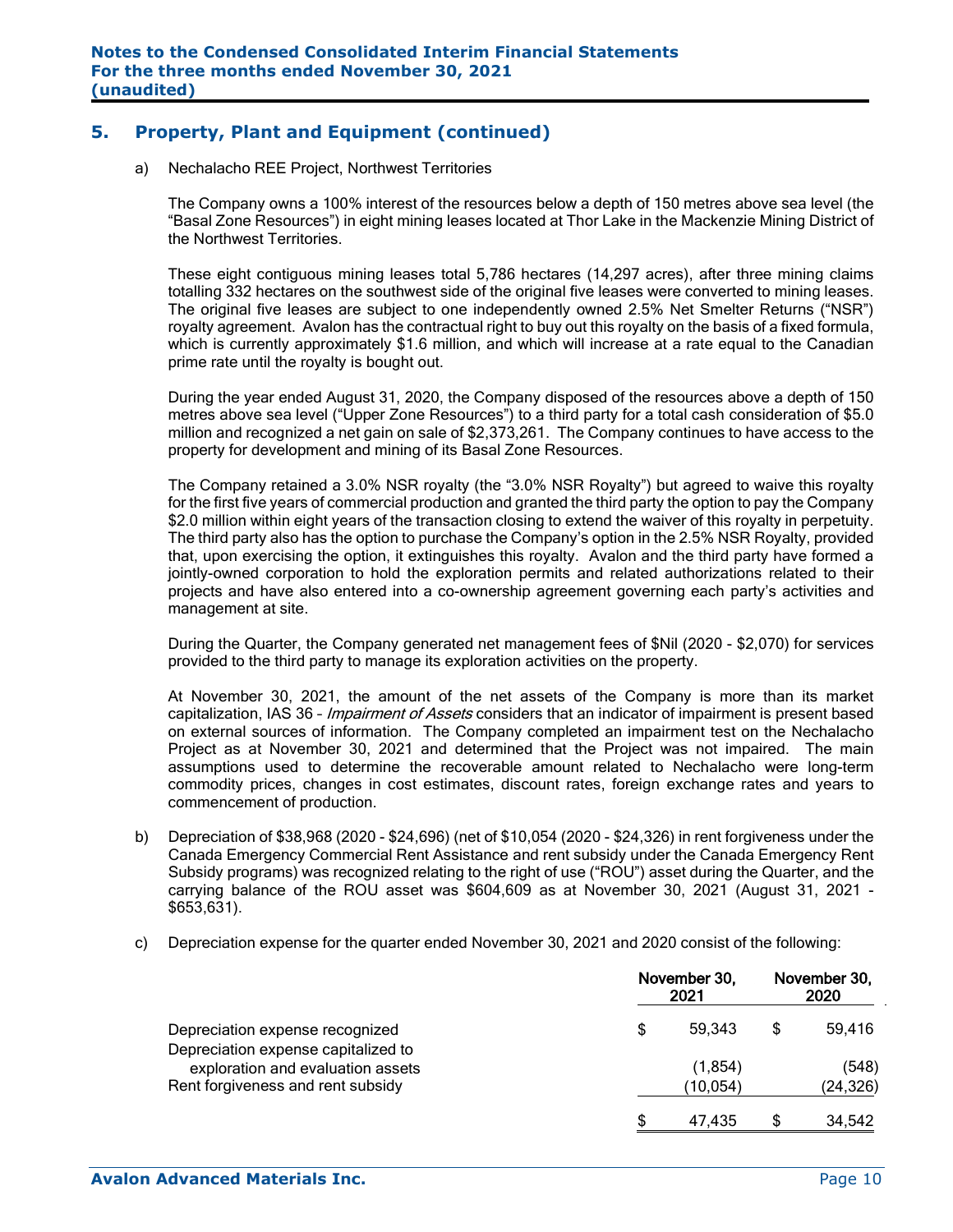### **6. Deferred Flow-Through Share Premium**

A summary of the changes in the deferred flow-through share premium amount is set out below:

| Balance - September 1, 2020<br>Increase relating to flow-through common shares issued<br>Decrease relating to CEE incurred | \$<br>136.800<br>99,250<br>(199,781) |
|----------------------------------------------------------------------------------------------------------------------------|--------------------------------------|
| Balance - August 31, 2021<br>Decrease relating to CEE incurred                                                             | 36,269<br>(22, 152)                  |
| Balance - November 30, 2021                                                                                                | \$<br>14,117                         |

### **7. Lease Obligation**

As at November 30, 2021, the Company had the following future commitment relating to the lease contract for its office premises:

| 2022<br>2023<br>2024<br>2025                                                         | \$<br>167,258<br>229,181<br>233,563<br>63,280 |
|--------------------------------------------------------------------------------------|-----------------------------------------------|
| Total future lease payments as at November 30, 2021<br>Amounts representing interest | 693,282<br>51,593                             |
| Present value of future lease payments - November 30, 2021                           | \$<br>641,689                                 |
| A summary of the changes in the lease obligation amount is set out below:            |                                               |
| Balance - September 1, 2020<br>Interest expense<br>Payments                          | \$<br>867,467<br>39,360<br>(218, 253)         |
| Balance - August 31, 2021<br>Interest expense<br>Payments                            | 688,574<br>8,412<br>(55, 297)                 |
| Balance - November 30, 2021<br>Current portion of lease obligation                   | 641,689<br>195,417                            |
| Non-current portion of lease obligation                                              | \$<br>446,272                                 |

The Company had net cash outflows of \$17,198 (total lease payments of \$55,297 less \$38,099 in rent subsidy received) (2020 – \$23,450 (total lease payments of \$53,095 less \$29,645 in rent subsidy received)) for its lease contract in the Quarter.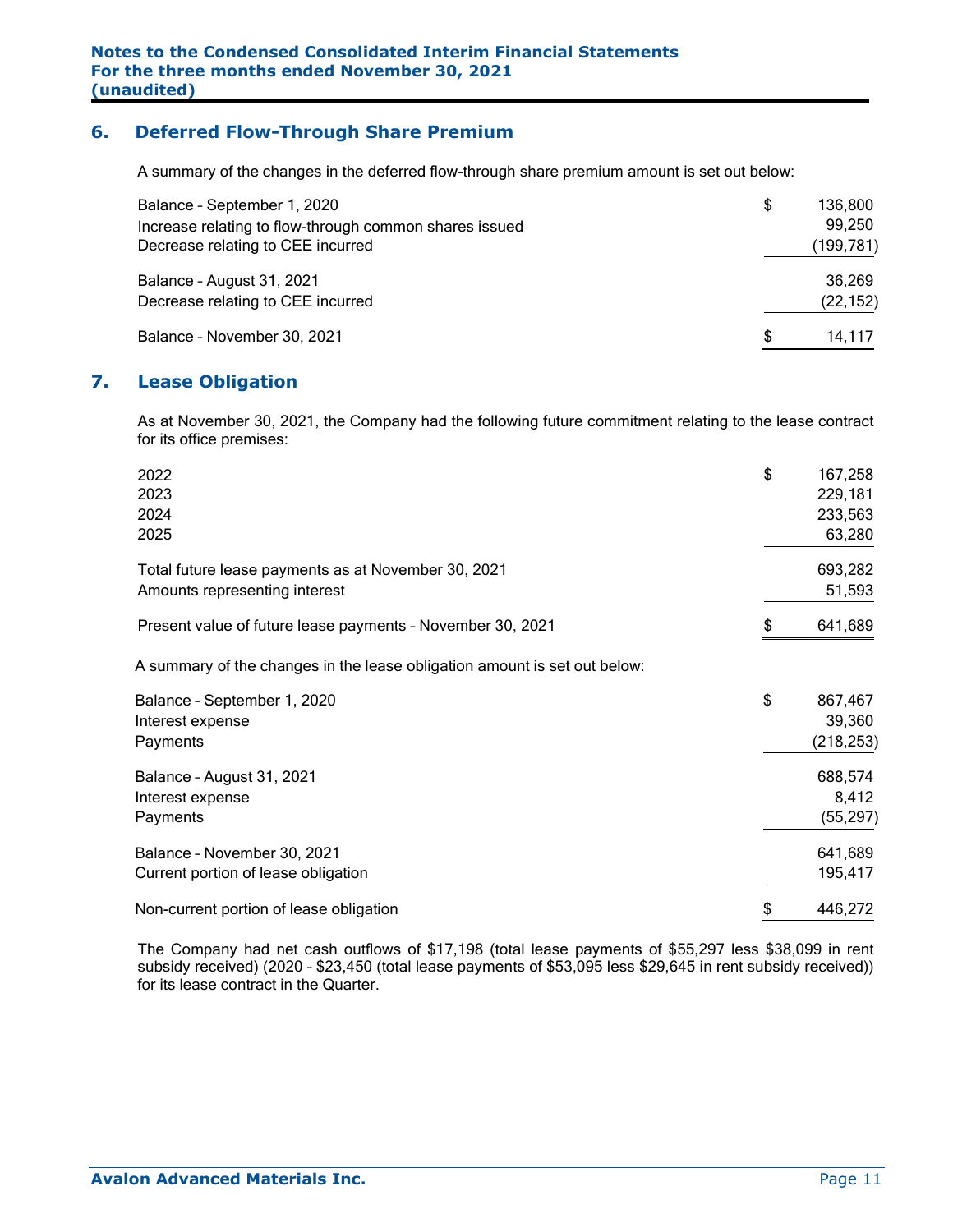### **8. Convertible Note Payable**

On January 29, 2021, the Company issued a convertible note payable in the amount of \$3,000,000 to an entity managed by the Lind Partners (the "Note"). The Note has a term of two years with a maturity date of January 29, 2023 and accrued an interest amount of \$600,000 on the date of issuance, resulting in the Note to bear a face value of \$3,600,000 at issuance.

The holder of the Note is entitled to convert any outstanding amount of the face value of the Note into common shares commencing on May 30, 2021 at a conversion price equal to 85% of the five day VWAP of the common shares prior to the date of conversion. The Company has the right to repurchase the Note at the outstanding face value at any time (the "Buyback Option"), subject to the holder's option to convert up to one third of the original value into common shares prior to the Company's repurchase.

As the Company has the Buyback Option to repurchase the Note at the outstanding face value, the total fair value of the Note is therefore equal the face value, and is \$3,600,000 at issuance.

A summary of the changes in the convertible note payable amount is set out below:

| Balance - August 31, 2020   | \$             |
|-----------------------------|----------------|
| <b>Issued</b>               | 3,000,000      |
| Interest                    | 600,000        |
| Converted to common shares  | (610,000)      |
| Balance - August 31, 2021   | 2,990,000      |
| Converted to common shares  | (800,000)      |
| Balance - November 30, 2021 | 2,190,000<br>S |

The number of common shares to be issued would be 24,469,273 if the entire Note had been converted into common shares based on the five day VWAP of the Company's common shares on the TSX of \$0.1053 on November 30, 2021.

### **9. Derivative Liabilities**

The derivative liabilities consist of the warrants denominated in foreign currency, and certain warrants with exercise prices that are subject to adjustment from time to time in the event of certain common share rights offering (collectively referred to as "liability classified warrants").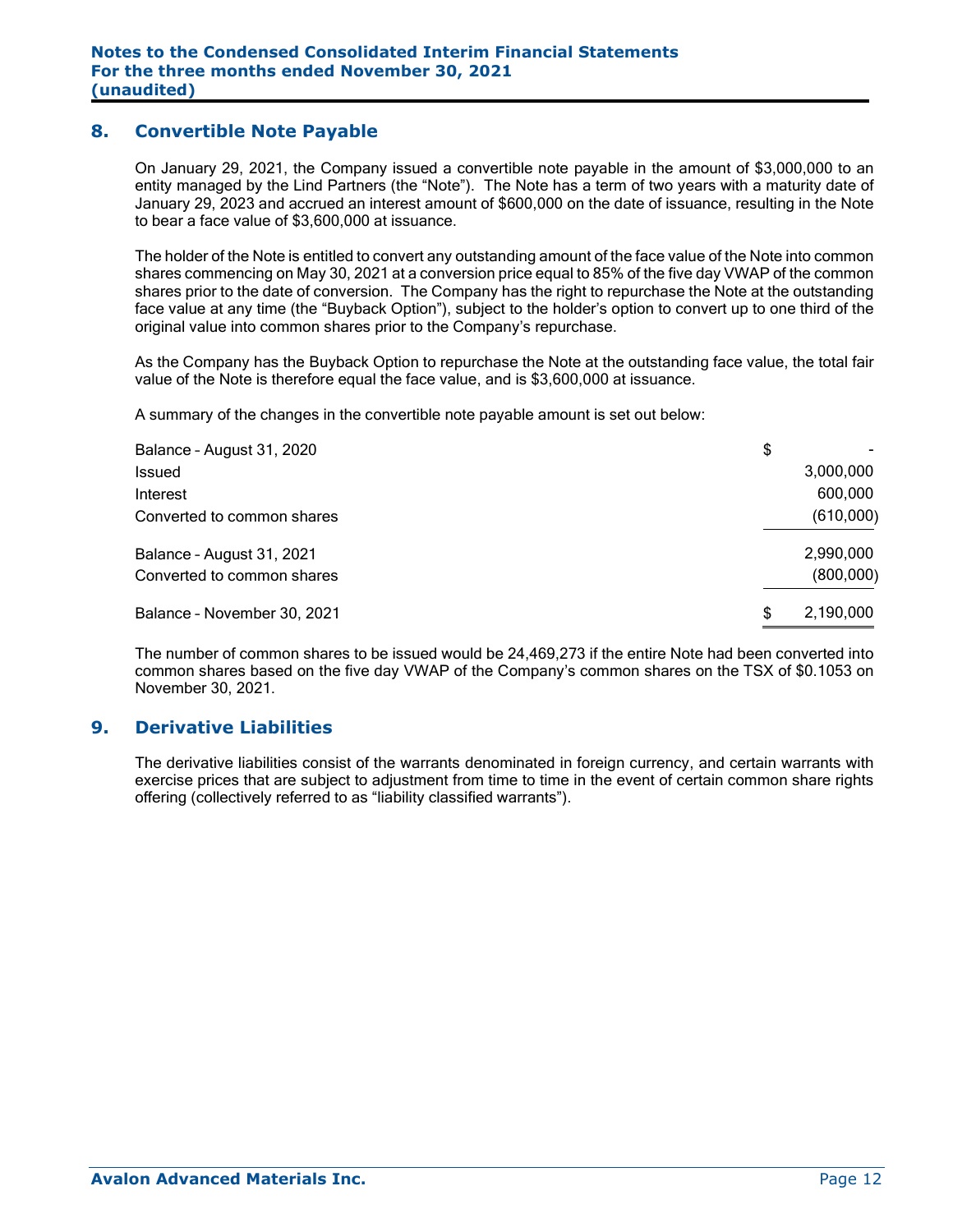# **9. Derivative Liabilities (continued)**

The following table summarizes information concerning the derivative liabilities as at the beginning and end of the respective reporting periods:

|                                                      | <b>Number</b><br>of Warrants | Amount        |
|------------------------------------------------------|------------------------------|---------------|
| Warrants denominated in foreign currency             |                              |               |
| Balance - September 1, 2020                          | 6,466,513                    | \$            |
| Expired                                              | (6, 466, 513)                | (1)           |
| Balance - August 31, 2021 and November 30, 2021      |                              |               |
| Other warrants subject to potential price adjustment |                              |               |
| Balance - September 1, 2020                          | 21,475,000                   | 59,826        |
| Issued                                               | 9,800,000                    | 556,997       |
| Exercised                                            | (6,450,000)                  | (630, 050)    |
| Increase in fair value                               |                              | 233,981       |
| Balance - August 31, 2021                            | 24,825,000                   | 220,754       |
| Decrease in fair value                               |                              | (75, 770)     |
| Balance - November 30, 2021                          | 24,825,000                   | 144,984       |
| Total derivative liabilities                         |                              | \$<br>144,984 |

The Company has the following liability classified warrants outstanding as at November 30, 2021:

- i) 6,900,000 A1 Warrants with an exercise price of \$0.23 per share and are exercisable until March 10, 2022;
- ii) 6,250,000 B1 Warrants with an exercise price of \$0.15 per share and are exercisable until January 15, 2023;
- iii) 1,875,000 C1 Warrants with an exercise price of \$0.125 per share and are exercisable until June 29, 2023; and
- iv) 9,800,000 warrants with an exercise price of \$0.18 per share and are exercisable until January 29, 2025.

The fair values of the liability classified warrants were estimated at November 30, 2021 using the Black-Scholes pricing model, with the following weighted average assumptions: expected dividend yield of Nil; risk free interest rate of 0.9%; expected life of 1.7 years; and expected volatility of 35%.

### **10. Share Capital**

#### *a) Authorized*

The Company is presently authorized to issue an unlimited number of common shares without par value. The Company is also authorized to issue up to 25,000,000 preferred shares without par value, of which 950 have been issued and none are outstanding as at November 30, 2021.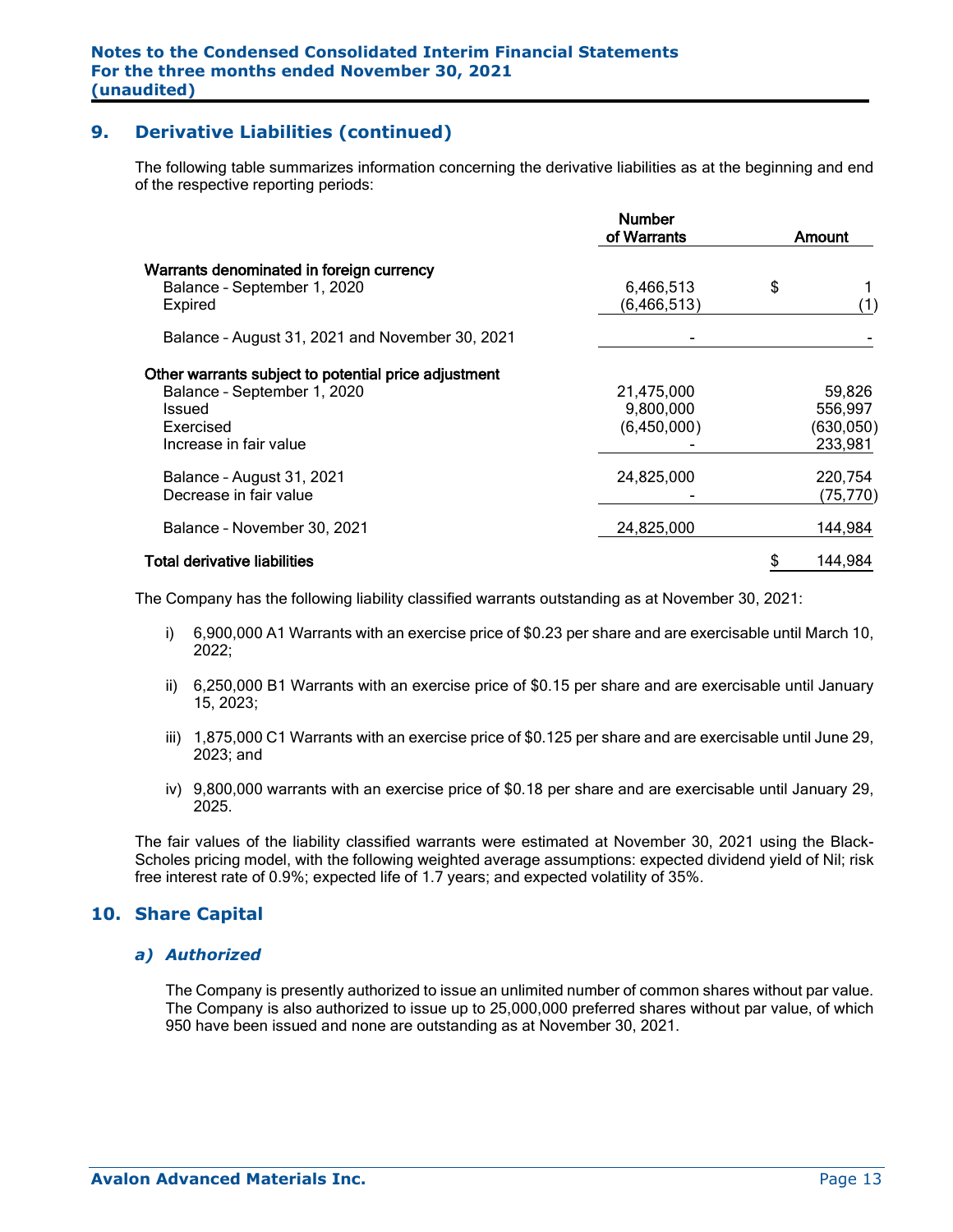## **10. Share Capital (continued)**

#### *b) Warrants*

The following table reconciles the equity classified warrants outstanding to purchase common shares of the Company at the beginning and end of the respective periods:

|                                                 | <b>Number</b><br>of Warrants | Weighted<br>Average<br><b>Exercise Price</b> |  |  |  |
|-------------------------------------------------|------------------------------|----------------------------------------------|--|--|--|
| Balance - September 1, 2020                     | $5,197,500^{(1)}$            | 0.120                                        |  |  |  |
| Exercised                                       | (37,500)                     | 0.120                                        |  |  |  |
| Expired                                         | (10,000)                     | 0.230                                        |  |  |  |
| Balance - August 31, 2021 and November 30, 2021 | $5,150,000^{(1)}$            | 0.120                                        |  |  |  |

 $<sup>(1)</sup>$  Does not include the additional liability classified warrants as described in note 9.</sup>

The outstanding equity classified warrants have a weighted average remaining contract life of 0.8 years.

During the Quarter, the expiry dates for the remaining outstanding warrants (each with an exercise price of \$0.12 per share) issued in the November 2018 Private Placement were extended. The expiry date has been extended from November 1, 2021 to November 1, 2022 for 1,900,000 warrants, and the expiry date for the remaining 250,000 warrants has been extended from November 23, 2021 to November 23, 2022. All other terms and conditions of these warrants remain unchanged.

The warrants reserve, included as a component of the consolidated statement of changes in equity, relates to equity settled instruments issued by the Company to various stakeholders.

As described in note 9, the Company also has 24,825,000 liability classified warrants outstanding as at November 30, 2021.

The Company is also required to issue 20,000 warrants to the Northwest Territory Métis Nation in two equal installments of 10,000 warrants upon the Nechalacho REE Project meeting certain milestones.

#### *c) Share Based Payments*

The Company has three share incentive plans: the Stock Option Plan, Deferred Share Unit Plan (the "DSU Plan") and the Restricted Share Unit Plan (the "RSU Plan").

The Stock Option Plan provides for the issue of up to 10% of the number of issued and outstanding common shares of the Company to eligible employees, directors and service providers of the Company.

The Stock Option Plan authorizes the granting of options to purchase common shares of the Company at a price equal to or greater than the closing price of the shares on either the trading day prior to the grant or the day of the grant. The options generally vest over a period of one to four years, and generally have a term of two to five years (but can have a maximum term of up to 10 years). The stock options are accounted for as equity-settled awards.

DSUs are awarded to the Company's directors. Under the DSU plan, directors are permitted to elect in each year to receive their respective director's retainer in cash, DSUs or a combination thereof. The number of DSUs granted to a director electing to receive their retainer in DSUs is determined based on the VWAP of the Company's common shares prior to the date the DSUs are awarded and vest upon grant. The Company may grant discretionary awards of DSUs to directors from time to time, subject to such vesting, performance criteria, or other terms and conditions as the Board may prescribe.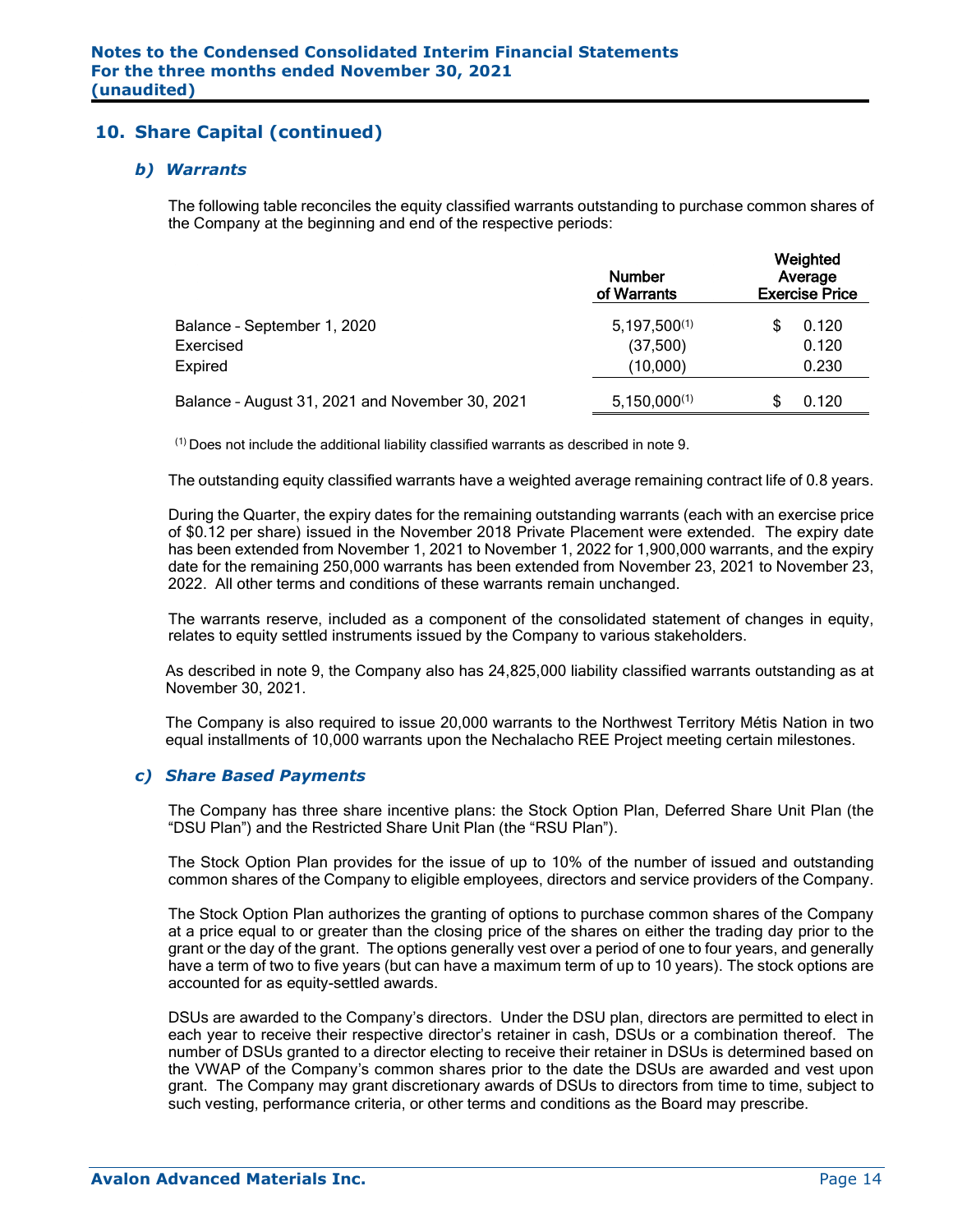## **10. Share Capital (continued)**

Under the RSU Plan, the Company may grant discretionary awards of RSUs to directors, senior officers and key employees of the Company from time to time, subject to a restricted period and such vesting, performance criteria, or other terms and conditions as the Company may prescribe. Unless the Company determines otherwise at the time of the award of RSUs, one-third of such award will be restricted until the first anniversary of the grant date, another one-third will be restricted until the second anniversary of the grant date and the remaining one-third will be restricted until the third anniversary of the grant date.

The Company has the option to redeem the DSUs and RSUs either for common shares or for cash. The DSUs and RSUs are accounted for as equity-settled awards as the Company has no history of settling any DSUs and RSUs in cash and currently has no plan to settle any DSUs and RSUs in cash.

The following table reconciles the stock options outstanding at the beginning and end of the respective reporting periods:

| <b>Number</b><br>of Options | Weighted<br>Average<br><b>Exercise Price</b>                        |  |  |  |
|-----------------------------|---------------------------------------------------------------------|--|--|--|
|                             | \$<br>0.10                                                          |  |  |  |
|                             | 0.19                                                                |  |  |  |
|                             | 0.11                                                                |  |  |  |
|                             | 0.14                                                                |  |  |  |
| (443, 750)                  | 0.09                                                                |  |  |  |
|                             | 0.14                                                                |  |  |  |
| 1,020,000                   | 0.12                                                                |  |  |  |
| (200, 000)                  | 0.12                                                                |  |  |  |
| 17,096,250                  | 0.13<br>S                                                           |  |  |  |
|                             | 13,545,000<br>7,310,000<br>(2,760,000)<br>(1,375,000)<br>16,276,250 |  |  |  |

As at November 30, 2021, there were 5,486,250 options vested (August 31, 2021 - 5,105,000) with an average exercise price of \$0.11 per share (August 31, 2021 - \$0.10), that were exercisable.

The fair value of each option granted is estimated at the time of grant using the Black-Scholes optionpricing model. The Black-Scholes option-pricing model requires the input of subjective assumptions, including expected life of the option award, share price volatility and other assumptions. The expected life of options granted is derived from historical data on employee exercises and post-vesting employment termination behavior. Expected volatility is based on the historic volatility of the Company's shares. These assumptions involve inherent uncertainties and the application of management judgment. In addition, the Company is required to estimate the expected forfeiture rate and only recognize expense for those options expected to vest.

The weighted average assumptions for grants during the Quarter and the year ended August 31, 2021 are as follows:

|                                                     | November 30,<br>2021 | August 31,<br>2021 |
|-----------------------------------------------------|----------------------|--------------------|
| Exercise price                                      | \$0.12               | \$0.19             |
| Closing market price on day preceding date of grant | \$0.11               | \$0.18             |
| Risk-free interest rate                             | 0.74%                | 0.66%              |
| Expected life (years)                               | 3.6                  | 4.1                |
| <b>Expected volatility</b>                          | 86%                  | 88%                |
| Expected dividend yield                             | Nil                  | Nil                |
| Grant date fair value                               | \$0.06               | \$0.11             |
| Forfeiture rate                                     | 12%                  | 13%                |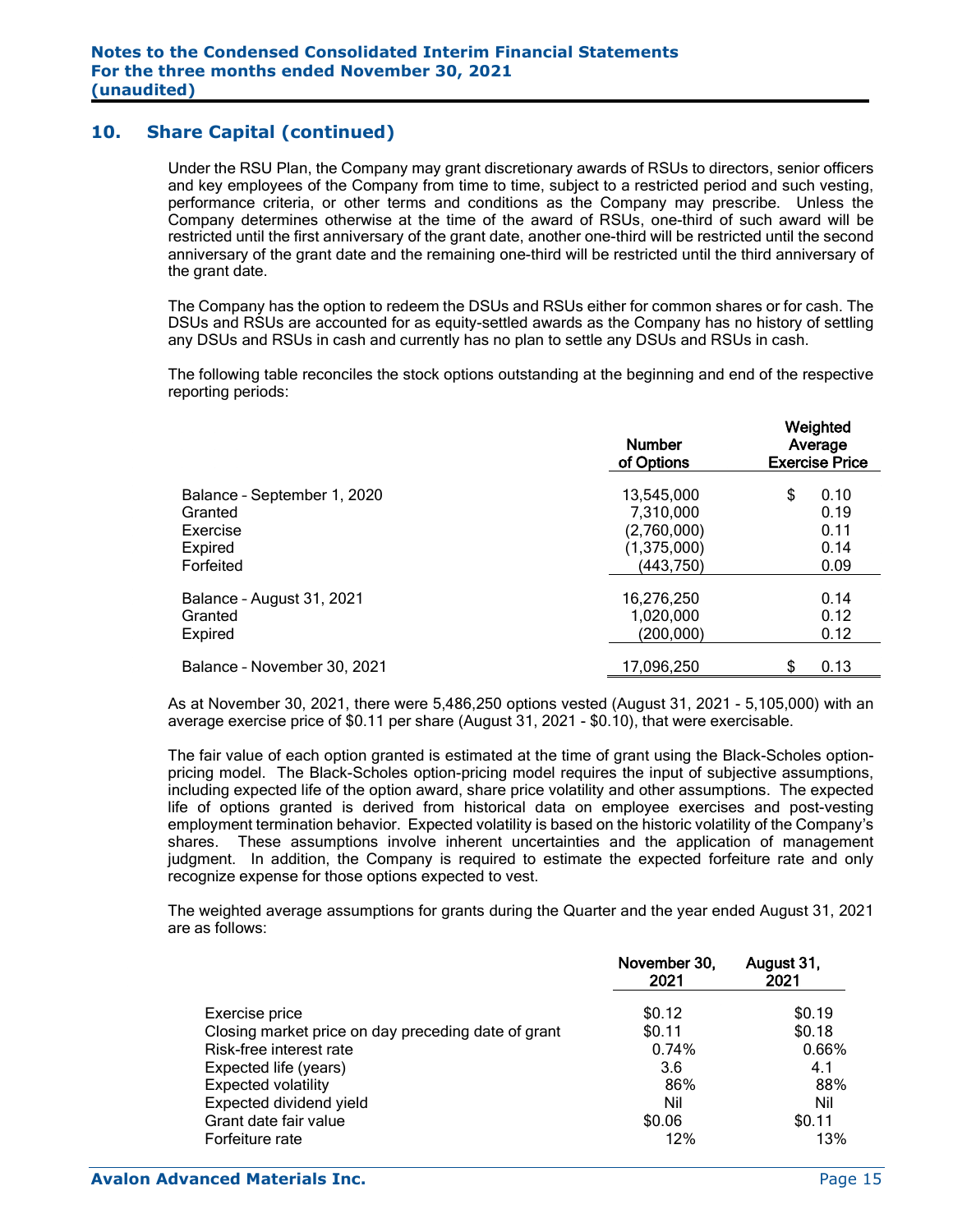### **10. Share Capital (continued)**

The following table summarizes information concerning outstanding and exercisable options as at November 30, 2021:

|                             | <b>Number of Options</b> |                    | <b>Weighted Average</b><br>Remaining |
|-----------------------------|--------------------------|--------------------|--------------------------------------|
| <b>Exercise Price Range</b> | Outstanding              | <b>Exercisable</b> | <b>Contractual Life</b>              |
| $$0.21 - $0.26$             | 400,000                  |                    | 4.3 years                            |
| $$0.15 - $0.20$             | 6,250,000                | 875,000            | 3.7 years                            |
| $$0.11 - $0.14$             | 2,822,500                | 1,200,000          | 2.8 years                            |
| $$0.08 - $0.10$             | 7,623,750                | 3,411,250          | 2.7 years                            |
|                             | 17,096,250               | 5,486,250          |                                      |

Changes to the number of share units are as follows:

|                                                 | <b>DSU Plan</b><br>(Equity Settled) | <b>RSU Plan</b><br>(Equity Settled) |
|-------------------------------------------------|-------------------------------------|-------------------------------------|
| Balance - September 1, 2020<br>Granted          | $\blacksquare$<br>475.000           | 1,475,000                           |
| Balance - August 31, 2021 and November 30, 2021 | 475,000                             | 1,475,000                           |

There were 475,000 DSUs vested as at November 30, 2021 and August 31, 2021.

None of the RSUs were vested as at November 30, 2021 and August 31, 2021.

The share based payments reserve, included as a component of the consolidated statement of changes in equity, relates to equity settled compensation options, DSUs and RSUs issued by the Company to its directors, officers, employees and consultants.

The estimated fair value of options, DSUs and RSUs earned during the Quarter was \$160,447 (2020 – \$26,132), of which \$Nil (2020 - \$16) was capitalized to property, plant and equipment, \$11,834 (2020 - \$640) was capitalized as exploration and evaluation assets, \$1,358 (2020 - \$232) was charged to operations as general exploration expenses, with the balance of \$147,255 (2020 – \$25,244) charged to operations as share based compensation expense.

#### *d) Brokers' Compensation Warrants*

The following table summarizes information concerning outstanding brokers' compensation warrants as at the beginning and end of the respective reporting periods:

|                                                 | Number of<br>Compensation<br><b>Warrants</b> | Weighted<br>Average<br><b>Exercise Price</b> |      |  |
|-------------------------------------------------|----------------------------------------------|----------------------------------------------|------|--|
| Balance - September 1, 2020                     |                                              | \$                                           | ٠    |  |
| Issued pursuant to equity offering              | 150,000                                      |                                              | 0.20 |  |
| Balance - August 31, 2021 and November 30, 2021 | 150,000                                      | S                                            | 0.20 |  |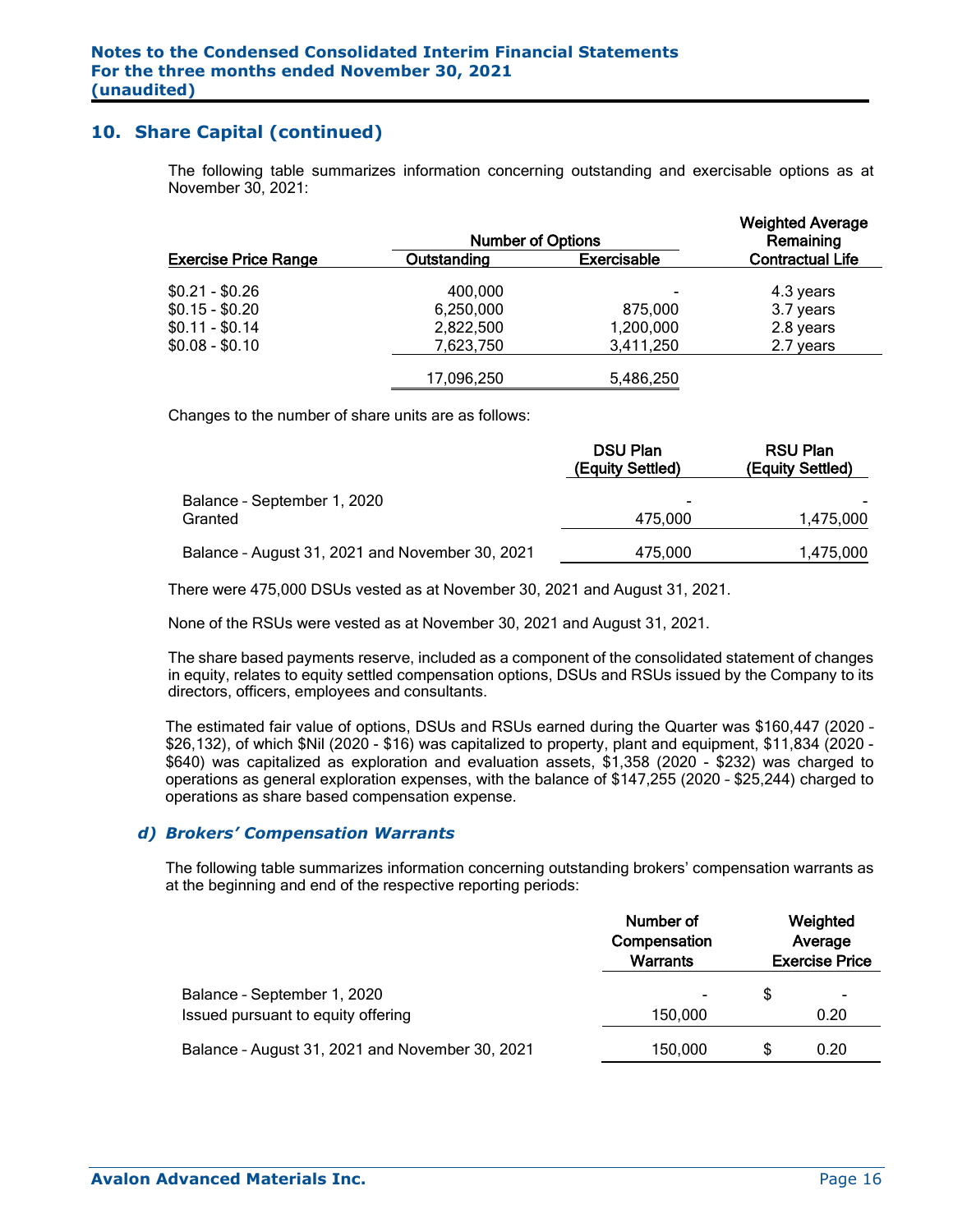### **11. Corporate and Administrative Expenses**

Corporate and administrative expenses for the three months ended November 30, 2021 and 2020 consist of the following:

|                                              | November 30,<br>2021 | November 30,<br>2020 |         |  |
|----------------------------------------------|----------------------|----------------------|---------|--|
| Salaries and benefits (1)                    | \$<br>313,165        | S                    | 268,368 |  |
| Directors' fees (2)                          | 5.082                |                      | 1,925   |  |
| Consulting and professional fees             | 105,250              |                      | 148,178 |  |
| Office, insurance and other expenses         | 99,017               |                      | 57,437  |  |
| Shareholders' communications and filing fees | 37,366               |                      | 36,348  |  |
| Travel and related costs                     | 1.433                |                      | 1,755   |  |
|                                              | \$<br>561,313        |                      | 514,011 |  |

- (1) These figures do not include share based compensation and are net of the Canada Emergency Wage Subsidy ("CEWS") of \$Nil (2020 – \$69,801). Employees' salaries and benefits including share based compensation expensed for the Quarter totaled \$412,791 (2020 - \$281,609).
- $(2)$  These figures are net of the CEWS of \$Nil (2020 \$3,154).

### **12. Related Party Disclosures**

Balances and transactions between the Company and its subsidiaries have been eliminated on consolidation and are not disclosed in this note. Details of the transactions between the Company and other related parties are disclosed below:

#### *a) Trading transactions*

There have been no material trading transactions with related parties during each of the three months ended November 30, 2021 and 2020.

#### *b) Compensation of key management personnel*

The remuneration of directors and other key members of the Company's senior management team during each of the three months ended November 30, 2021 and 2020 are as follows:

|                                                       | November 30,<br>2021 |         | November 30,<br>2020 |         |  |
|-------------------------------------------------------|----------------------|---------|----------------------|---------|--|
| Salaries, benefits and directors' fees <sup>(1)</sup> | \$                   | 307.876 |                      | 308,462 |  |
| Share based compensation <sup>(2)</sup>               |                      | 116.686 |                      | 16,607  |  |
|                                                       | S                    | 424,562 |                      | 325,069 |  |

- $<sup>(1)</sup>$  Salaries and benefits of key management personnel capitalized to exploration and evaluation assets</sup> and PPE totaled \$39,482 (2020 - \$21,399).
- (2) Fair value of stock options, DSUs & RSUs earned and recognized as share based compensation during the respective reporting period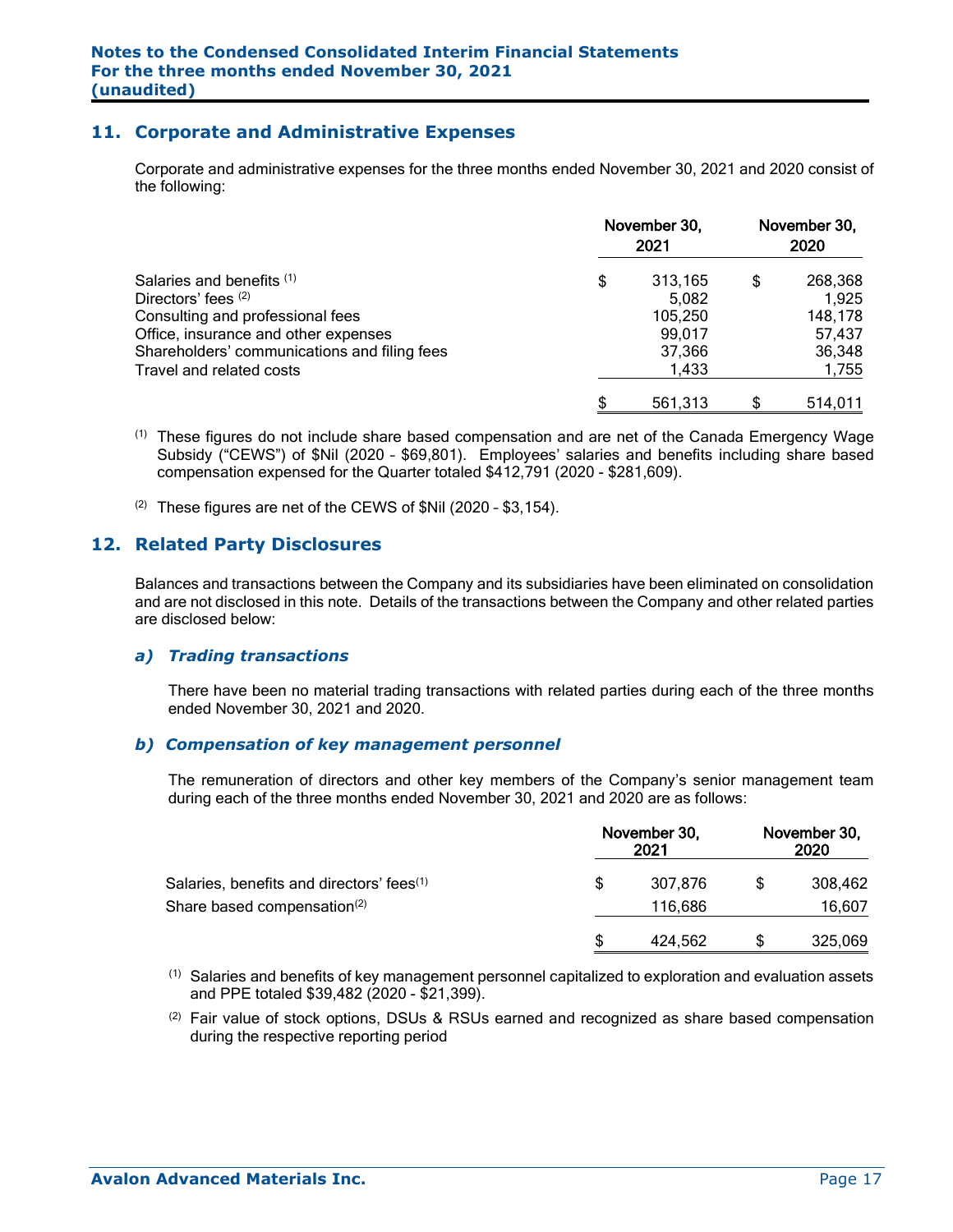### **13. Financial Instruments**

IFRS 7 establishes a fair value hierarchy that reflects the significance of inputs used in making fair value measurements as follows:

- Level 1 quoted prices in active markets for identical assets or liabilities;
- Level 2 inputs other than quoted prices included in Level 1 that are observable for the asset or liability, either directly (i.e., as prices) or indirectly (i.e., from derived prices); and
- Level 3 inputs for the asset or liability that are not based upon observable market data.

Assets are classified in their entirety based on the lowest level of input that is significant to the fair value measurement. The fair values of the Company's warrants with exercise prices that are subject to adjustment from time to time are based on Level 2 inputs that are observable for the liability such as interest rate, dividend yield and historical volatility. The fair value of the Convertible Note Payable was based on Level 3 inputs including the applicable face value of the Note. The Company had the right to buy back the Note at any time for the outstanding face value, as such the fair value of the Note was the outstanding face value of the Note.

#### *Fair Values*

Except as disclosed elsewhere in these condensed consolidated interim financial statements, the carrying amounts for the Company's financial instruments approximate their fair values because of the short-term nature of these items.

The Company's risk exposures and the impact on the Company's financial instruments are summarized below:

#### *Credit risk*

The Company is not exposed to any significant credit risk as at November 30, 2021. The Company's cash and cash equivalents are either on deposit with two major Canadian Chartered banking groups in Canada or invested in bankers' acceptance notes or guaranteed investment certificates issued by a major Canadian Chartered banking group. The Company's receivables primarily consist of Goods and Services Tax/Harmonized Sales Tax receivable, government grants and refundable security deposits with various federal and provincial governments and are therefore not subject to significant credit risk.

#### *Liquidity risk*

Liquidity risk is the risk that an entity will not be able to meet its financial obligations as they come due. The Company has in place a planning and budgeting process to assist in determining the funds that are required to support the Company's normal operating requirements on an ongoing basis and its plans for exploration and development expenditures. The Company ensures that there are sufficient funds to meet its short-term requirements, taking into account its anticipated cash flows from operations and its holdings of cash and cash equivalents.

As at November 30, 2021, the Company has current assets of \$1,687,811 and current liabilities of \$855,136. The Company's working capital as at November 30, 2021 was \$832,675.

Repayments due by period as of November 30, 2021:

|                                                                                          | <b>Within</b><br>1 Year                 | 1-3<br>Years           |      | $4 - 5$<br>Years | Over<br>5 Years |      | <b>Total</b>                    |
|------------------------------------------------------------------------------------------|-----------------------------------------|------------------------|------|------------------|-----------------|------|---------------------------------|
| Accounts payable and accrued liabilities<br>Convertible note payable<br>Lease obligation | 645,602 \$<br>$\blacksquare$<br>223,068 | 2,190,000<br>465.502   | - \$ | - \$<br>4.712    |                 | - \$ | 645,602<br>2,190,000<br>693,282 |
|                                                                                          |                                         | 868,670 \$2,655,502 \$ |      | 4,712 \$         |                 |      | $-$ \$ 3,528,884                |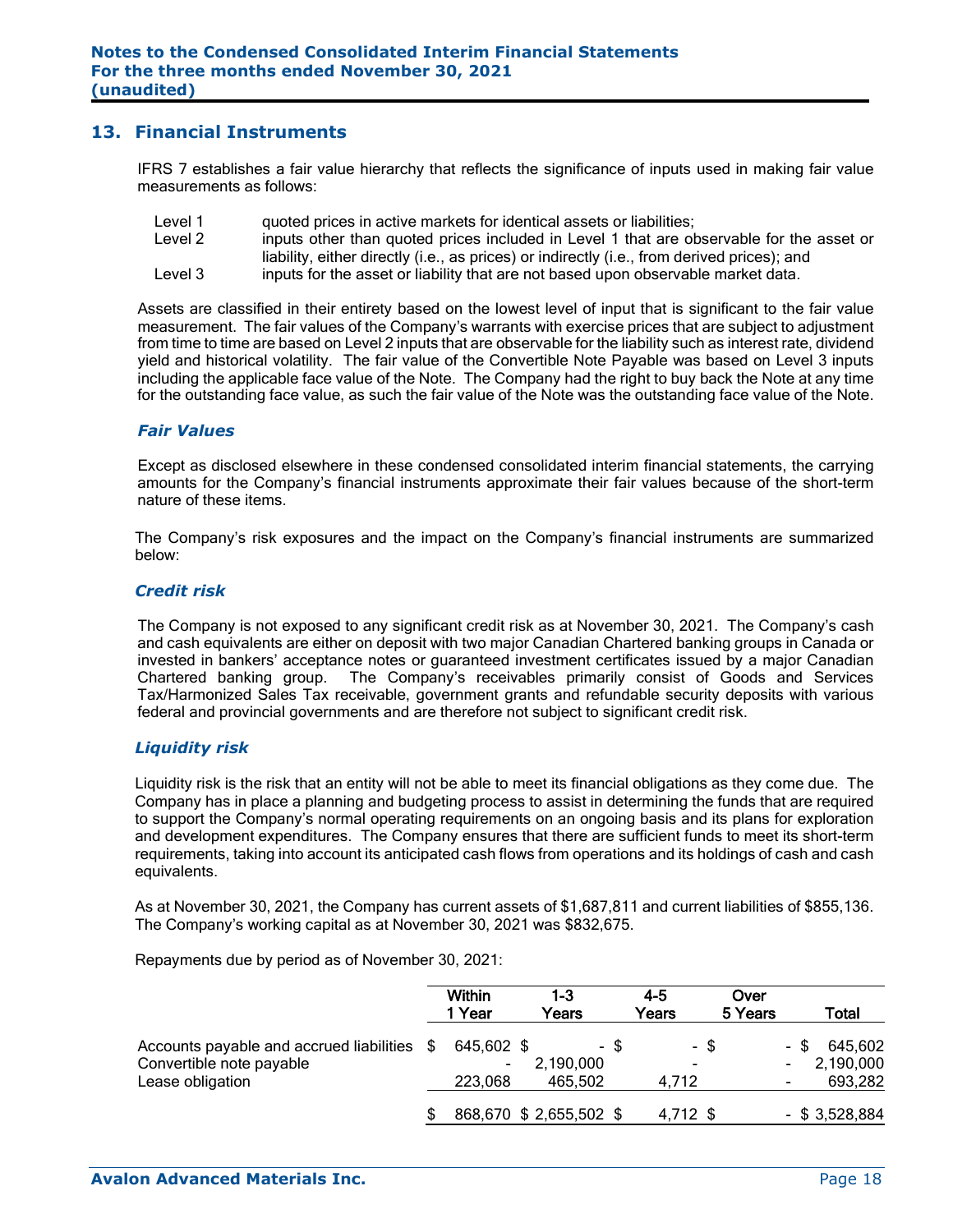## **13. Financial Instruments (continued)**

#### *Market risk*

i) Interest rate risk

The Company has cash and cash equivalents balances and it has no interest-bearing debt. The Company's current policy is to invest its excess cash in highly liquid money market investments such as bankers' acceptance notes, treasury bills and GICs. These short term money market investments are subject to interest rate fluctuations.

ii) Foreign currency risk

The Company's functional currency is the Canadian dollar. The majority of the Company's purchases are transacted in Canadian dollars. The Company had no significant financial assets or financial liabilities denominated in foreign currencies as at November 30, 2021.

iii) Price risk

The prices of metals and minerals fluctuate widely and are affected by many factors outside of the Company's control. The prices of metals and minerals and future expectation of such prices have a significant impact on the market sentiment for investment in mining and mineral exploration companies. This in turn may impact the Company's ability to raise equity financing for its long term working capital requirements.

#### *Sensitivity analysis*

Considering the Company's budget expenditures for the balance of fiscal 2022 and its current cash and cash equivalents of \$1,075,097, with other variables held constant, sensitivity to a plus or minus 25 basis points change in interest rates would not have any significant effect on the Company's net loss for the balance of fiscal 2022.

The Company had no significant financial assets or financial liabilities denominated in foreign currencies as at November 30, 2021, and its anticipated ongoing expenditures to be transacted in US dollars for the next nine month period is approximately US\$160,000. If the Canadian dollar weakens (or strengthens) 5% against the US dollar with other variables held constant, it would not have any significant effect on the Company's expenditures over a nine month period.

### **14. Supplemental Cash Flow Information**

Non-cash financing and investing transactions not reflected in the Condensed Consolidated Interim Statements of Cash Flows for the three months ended November 30, 2021 and 2020 are as follows:

|                                                                                         | November 30,<br>2021 |  | November 30,<br>2020 |  |  |
|-----------------------------------------------------------------------------------------|----------------------|--|----------------------|--|--|
| Share based compensation capitalized as property,<br>plant and equipment (note 10c)     | \$<br>$\blacksquare$ |  | 16                   |  |  |
| Share based compensation capitalized as<br>exploration and evaluation assets (note 10c) | 11,834               |  | 640                  |  |  |
| Depreciation expense capitalized as<br>exploration and evaluation assets (note 5c)      | 1.854                |  | 548                  |  |  |
|                                                                                         | 13.688               |  | 1.204                |  |  |